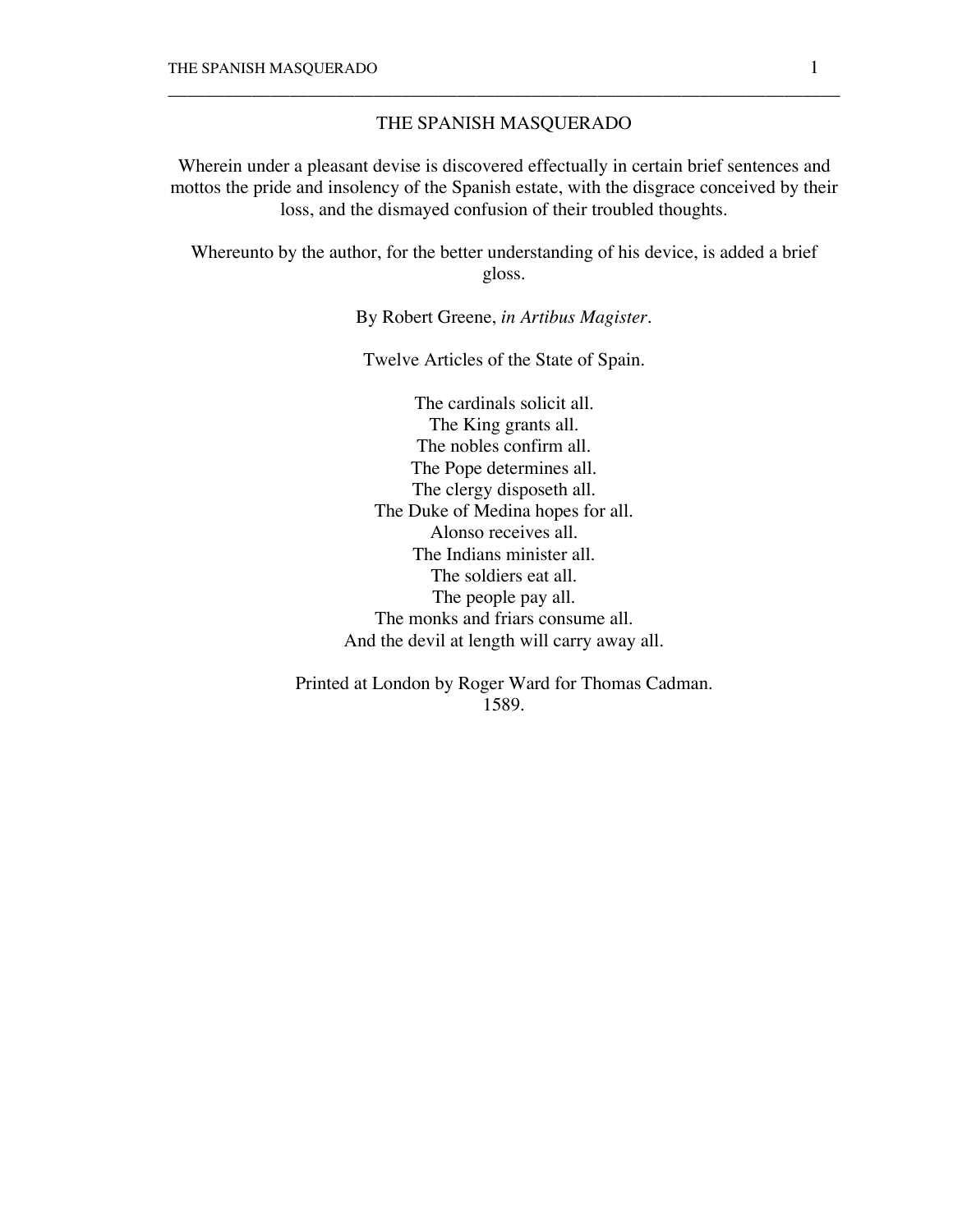To the right worshipful M. Hugh Offley, Sheriff of the city of London, Robert Greene wisheth increase of worship and virtue.

\_\_\_\_\_\_\_\_\_\_\_\_\_\_\_\_\_\_\_\_\_\_\_\_\_\_\_\_\_\_\_\_\_\_\_\_\_\_\_\_\_\_\_\_\_\_\_\_\_\_\_\_\_\_\_\_\_\_\_\_\_\_\_\_\_\_\_\_\_\_\_\_

Such pictures (right worshipful) as were presented to Alexander the Great had art to please the eye and conceit to please the wit; such as writ to Julius Caesar, discourses of wars; those that dedicated aught to Trajan, of peace, and to Severus, of justice, aiming the effects of their studies to the affects of those worthy men whom they resolved to honour with the patronage of their labours; the consideration of these premises (right worshipful), emboldened me to make choice of your Worship as a Maecenas fittest for a work of such grave import, persuaded thereunto by the report of a friend whose opinion I craved for the choice of a patron, and made the more resolute by the general censure that fame sets down, emblazoning your virtuous disposition in the care of the commonweal, and favour to good letters; encouraged by these causes I present unto your Worship the *Masquerado Of Spain*, a devise containing the discovery of the Spanish insolent pride allayed with a deep disgrace, and their presumptuous braves pulled down with the resolution of English soldiers, which work, if your Worship receive as gratefully as I present it heartily, I have the desired end of my labour, in which hope resting, I commit you to the Almighty.

Your Worship's to command,

Robert Greene.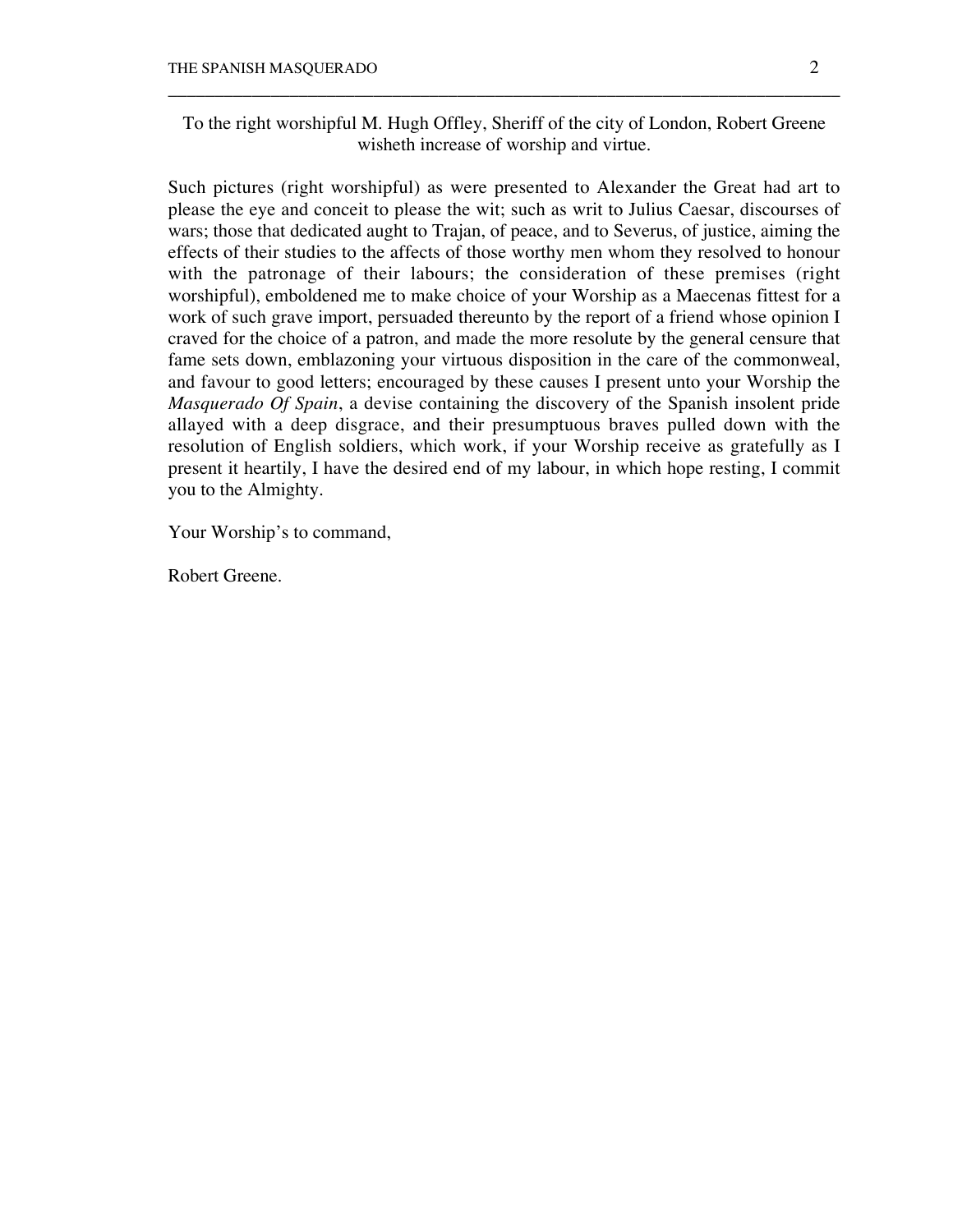# Sonnet.

*Le doux Babil de ma lire d'iuoire Serra ton front d'un laurier verdisant: Dont a bon droit ie te voy iouissant, (Mon doux ami) eternisant ta gloire. Ton nom (mon Greene) anime par mes vers Abaisse l'oeil de gens seditieux, Tu de morteles compagnon de Dieux: N'est ce point grand loyer dans l'uniuers?*

\_\_\_\_\_\_\_\_\_\_\_\_\_\_\_\_\_\_\_\_\_\_\_\_\_\_\_\_\_\_\_\_\_\_\_\_\_\_\_\_\_\_\_\_\_\_\_\_\_\_\_\_\_\_\_\_\_\_\_\_\_\_\_\_\_\_\_\_\_\_\_\_

*Ignoti nulla cupido.*

Thomas Lodge.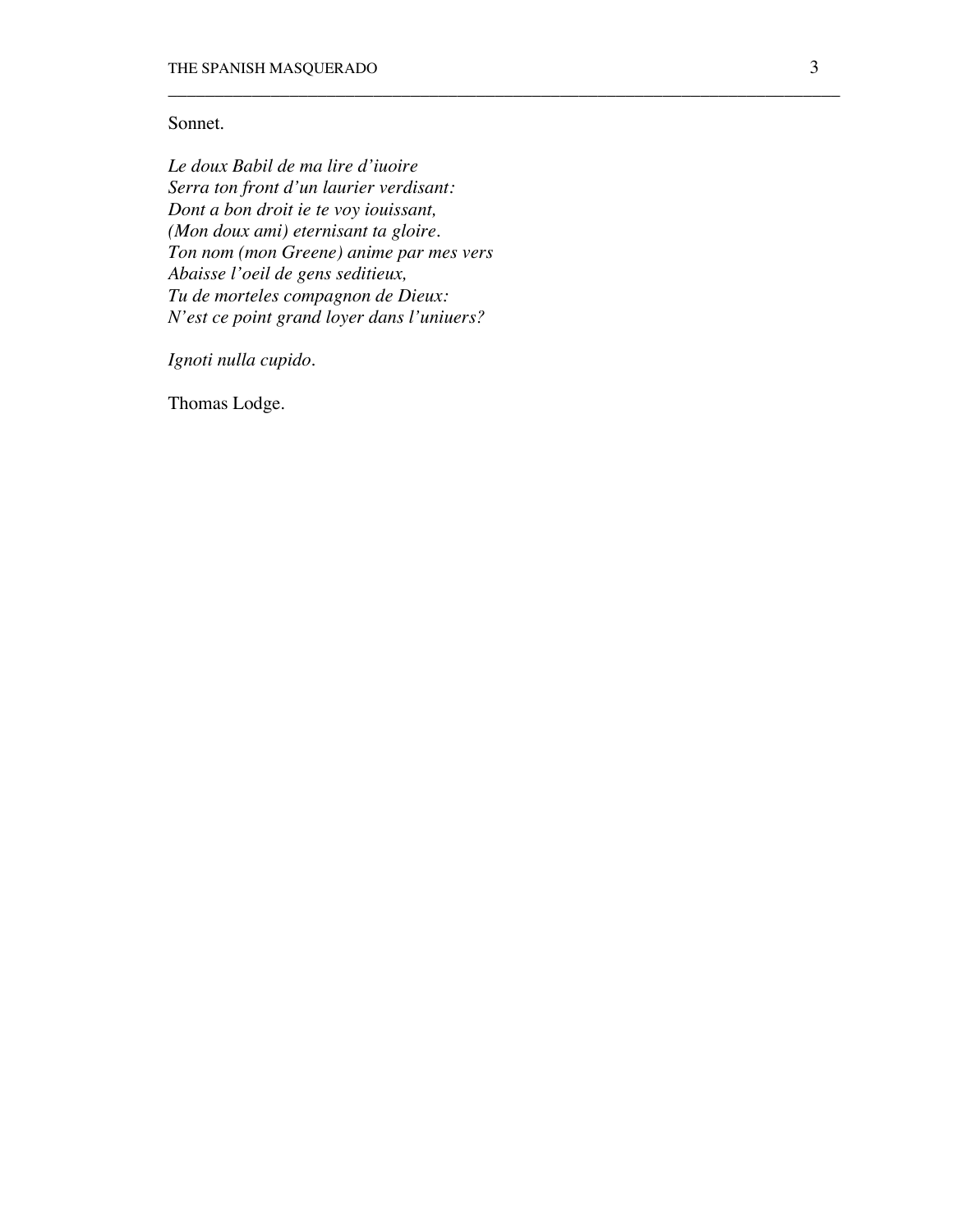To the gentlemen readers.

\_\_\_\_\_\_\_\_\_\_\_\_\_\_\_\_\_\_\_\_\_\_\_\_\_\_\_\_\_\_\_\_\_\_\_\_\_\_\_\_\_\_\_\_\_\_\_\_\_\_\_\_\_\_\_\_\_\_\_\_\_\_\_\_\_\_\_\_\_\_\_\_

Hitherto, gentlemen, I have writ of loves, and I have found you favourable, at the least smiling at my labours with a plausible silence; now, lest I might be thought to tie myself wholly to amorous conceits, I have adventured to discover my conscience in religion. If I write barely in this theological phrase, as in all others, so I crave your favourable patience, which if you grant, I have my desire, and promise recompense in what I may, ever and every way to rest yours.

Robert Greene.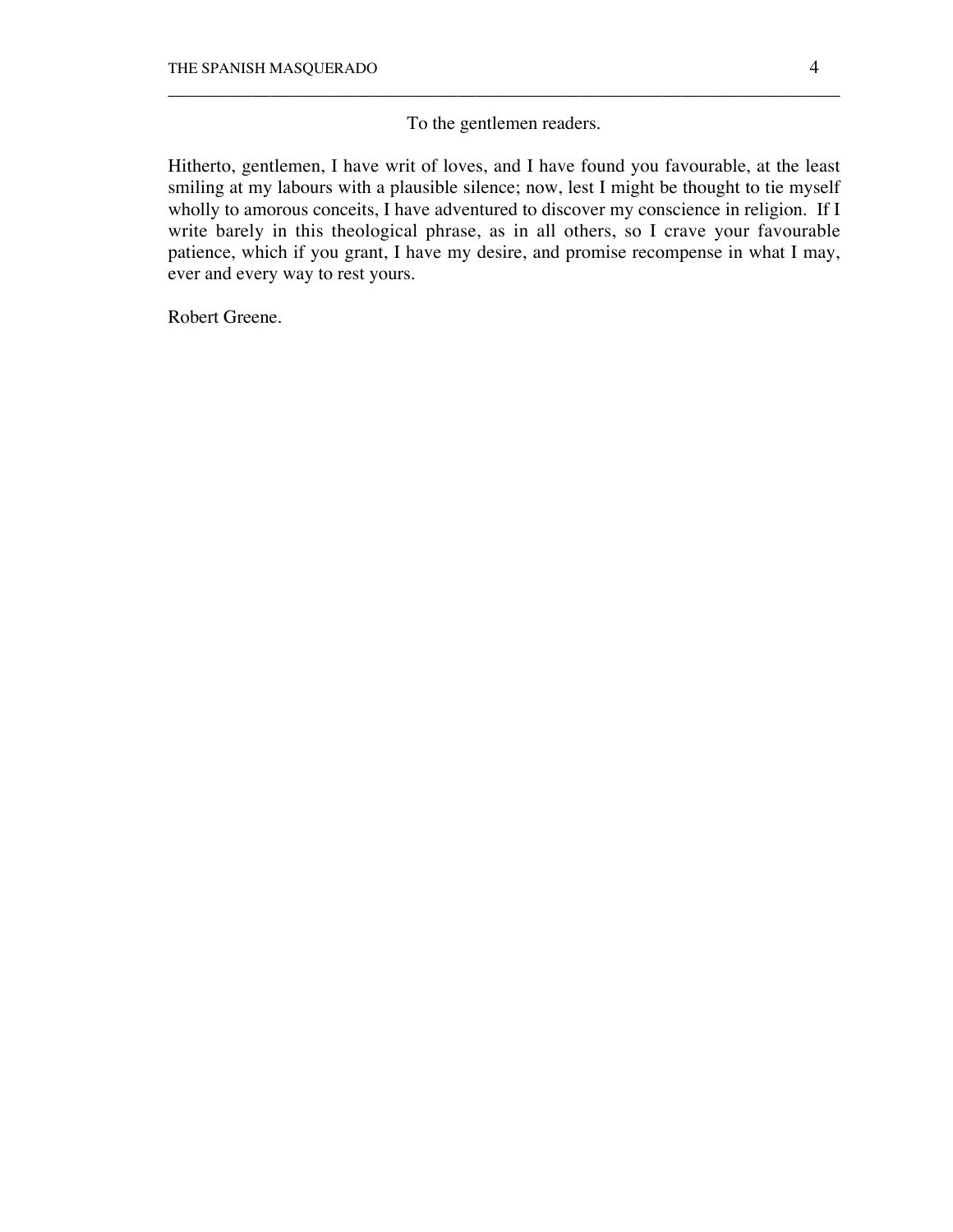The Spanish Masquerado And The Mottos.

1. First the Pope, having put off his triple crown and his pontificalibus, sitting malcontented, scratching of his head, throwing away his keys and his sword, in great choler saith thus:

\_\_\_\_\_\_\_\_\_\_\_\_\_\_\_\_\_\_\_\_\_\_\_\_\_\_\_\_\_\_\_\_\_\_\_\_\_\_\_\_\_\_\_\_\_\_\_\_\_\_\_\_\_\_\_\_\_\_\_\_\_\_\_\_\_\_\_\_\_\_\_\_

# *Neque Petrus, neqe [sic] Paulus, quid igitur restat.*

2. Philip, King of Spain, attired like an hermit, riding towards the church on his mule, attended on only with certain his slaves that are Moors, saith thus:

# *Iubet Ecclesia, dissentire non audeo.*

3. The cardinals of Rome, seeing that the Pope was malcontented for the bad success of the Spanish fleet, apparelled like mourners, go solemnly singing *De profundis* from Castel Angelo to St. Peter's Church; to them is said:

# *Lugete quia cecidit Meretrix.*

4. The clergy of Spain, mounted richly on their jennets, ride up and down consulting, and at their wits' end, fuming and fretting that their counsels had no better success; to them is said:

## *Achitophelis consilium, Achitophelis laqueum.*

5. The rest of the rascal rabble of the Romish church, as monks, friars, and dirging priests, storming at these news, sitting banqueting with the fair nuns, having store of dainty cates and wines before them, stall-fed with ease and gluttony, groan out of their fat paunches this passion:

# *Quanta patimur pro amore Christi.*

6. The nobility of Spain, grieved at the dishonour of their shameful return, after great consultation vow general pilgrimage to St. James of Compostella in hope of his aid for revenge; to them is said:

### *Si Petrus dormit Papae, num Iacobus vigilabit vobis?*

7. The Duke of Medina, Captain-General of the army and Spanish forces, rideth on a jennet with one foot out of the stirrup, his cap pulled over his eyes, and his points untrussed; to him is said:

# *Pillulae Britanicae in dissenteriam te coniecerunt.*

8. Don Martinez de Recalde, chief Admiral of the Fleet, standing in the haven and seeing his tattered ships, considering what goodly vessels were taken and drowned, and what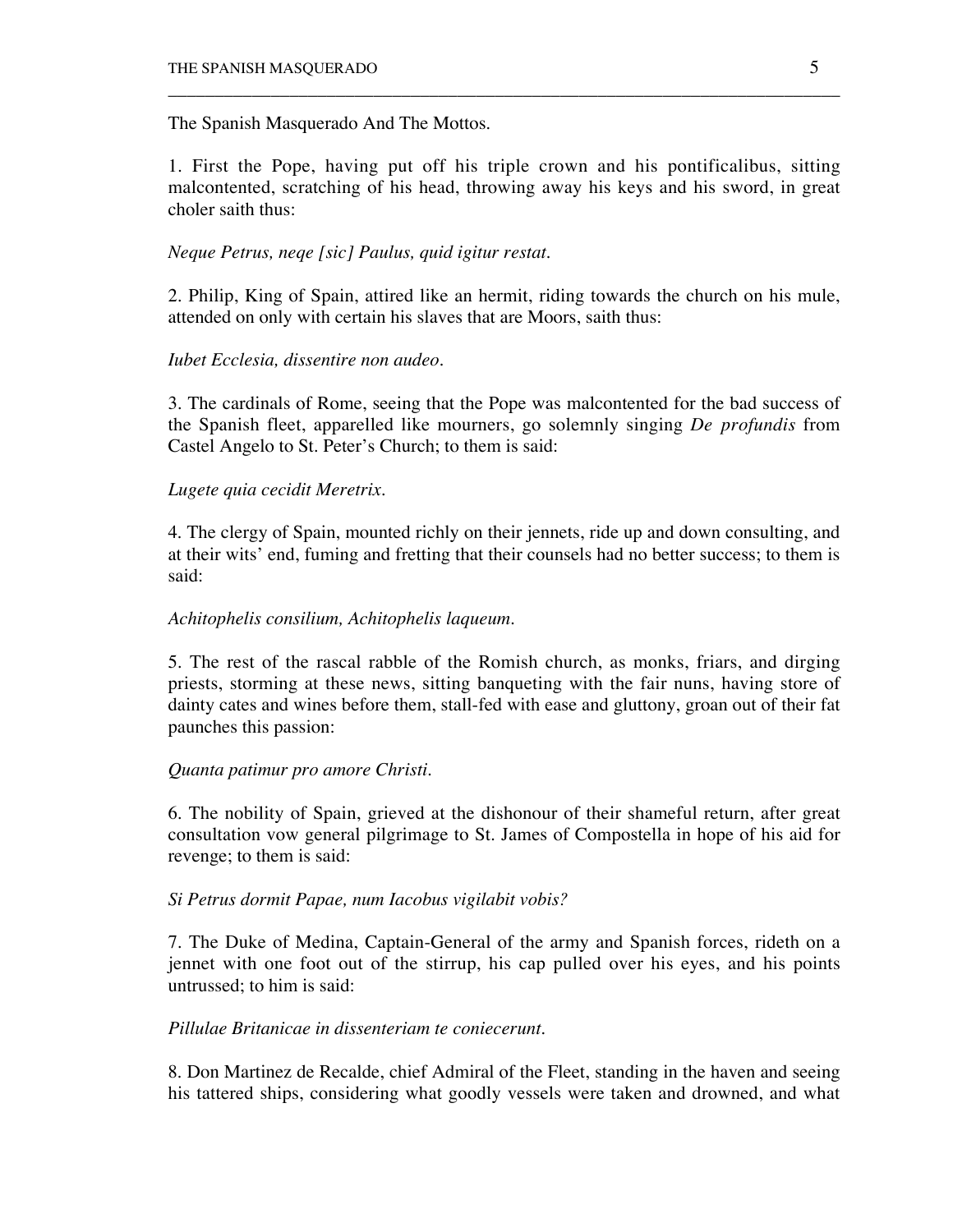store of men and munition they had lost, leaning his back against a broken anchor, and shaking of his head, saith thus:

\_\_\_\_\_\_\_\_\_\_\_\_\_\_\_\_\_\_\_\_\_\_\_\_\_\_\_\_\_\_\_\_\_\_\_\_\_\_\_\_\_\_\_\_\_\_\_\_\_\_\_\_\_\_\_\_\_\_\_\_\_\_\_\_\_\_\_\_\_\_\_\_

# *O Neptune, quantas epulas vna coena deuorasti?*

9. Don Pedro de Valdes, general of the army of Andalusia, now prisoner in England, grieving at his fortune, sitteth sad, and leaning his head on his hand, with a great sigh saith:

# *Heu quanta de spe decidi.*

10. The princes, noblemen, and other men of name that of their free will offered themselves adventurers in this Spanish attempt, frustrate of their intent, walk at home muffled in their cloaks as men disgraced, and say one to another in great passion:

# *Temeritatis nostrae cum Briareo poenas luimus.*

11. The vicegerents of his Indies, having lost by sea and land much of their king's treasure, sitting as discontented men on the hatches of their ships, to them is said:

# *Sic vos non vobis mellificatis Apes.*

12. The common soldiers, haled forward rather by command than courage, fearing at the first to attempt so dangerous an exploit, and grieved at the last with their hard misfortune, half mutinous, murmur this:

# *Quicquid delirant Reges, plectuntur Achiui.*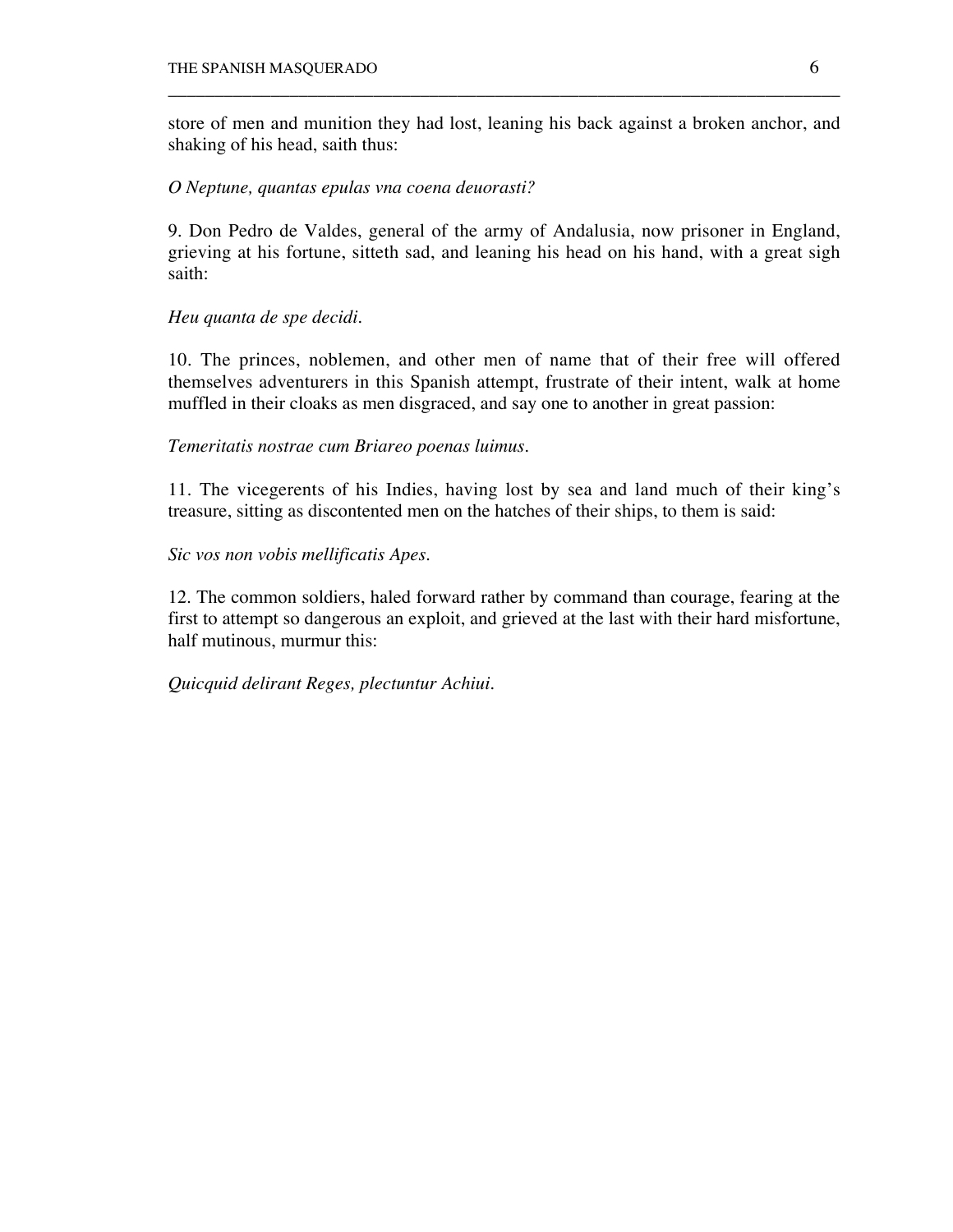## THE SPANISH MASQUERADO

\_\_\_\_\_\_\_\_\_\_\_\_\_\_\_\_\_\_\_\_\_\_\_\_\_\_\_\_\_\_\_\_\_\_\_\_\_\_\_\_\_\_\_\_\_\_\_\_\_\_\_\_\_\_\_\_\_\_\_\_\_\_\_\_\_\_\_\_\_\_\_\_

The Pope, having put off his triple crown and his pontificalibus, sitting malcontented, scratching of his head, throwing away his keys and his sword, in great choler saith thus:

*Neque Petrus, neque Paulus, quid igitur restat.*

### Glossa.

Reading the annals or records making mention of Antichrist, who being the worst amongst men extolleth himself above God, calling himself his vicar and yet making his patron by transubstantiation, Peter's successor, as he feigneth, and yet his enemy in faith, we shall find that since sincerity in religion and humility were put to exile, and men's traditions and pride erected as pillars of the church, that from feeders of the flock they have refused to enter by the door, and have proved ravening wolves and subverters of Christ and his doctrine. Their great pomp, unfitting for the humble purity of Christ's disciples; their extreme covetousness, selling the gifts of the Holy Ghost for money; their open simony; their secret juggling in dispensation for sins; their whoredoms and their sodomy, their palpable and gross heresies maintained, not with Peter's doctrine, but with Paul's sword, with rigours, not with reason, proves that since Peter's time, Peter's seat hath pleaded *Sede vacante*, and that these shavelings are not his successors, but approved by their lives and doctrine to be professed Antichrists. Peter was humble, and spent his time in prayer and preaching; these are proud and meddle with states, empires, kingdoms, and monarchies, pulling down one and creating another, having emperors kneeling at his feet, and casting off their crowns with his toe, treading on their backs, and blasphemously applying the text to himself, *Calcabo super Aspidem, & Leonem.* These presumptuous thoughts were not found in Peter, who imitating his master Christ, walked abroad to feed his flock; this (the Pope, I mean) following the aspiring attempt of Lucifer, is carried on men's shoulders, and yet in his heretical bulls to blind the people he calleth himself *Seruus Seruorum*, guarded not as Peter was with the faithful of Israel, but either with his stout cardinals, copesmates of Caiaphas' crew, or with some detestable courtesans, the best emblazers of his profession. Long did this monster mask in a sheep's skin, partly covered by his own policies and partly by the favour of princes, but at last breaking out into his own proper shape, his name and nature was discovered, so that [neither his] pardons, his bulls, his excommunications, his curses, nor such paltries could prevail, but he was manifestly laid open for Antichrist to the world. So that his very countrymen Italians, nursed up under his nose, seeing his detestable life, his great profession and little performance, his heretical pomp usurped in his papacy, could not but in conscience in their books pen down his sundry abuses and great absurdities, as Pasquin, Mantuan, John Boccace, Petrarch, and lately Ludovico Ariosto, who in one of his cansons describes him for a monster thus.

Ariosto.

*Quiui una Bestia vscir de la Foresta, Parea di crudell vista, odiosa & bella*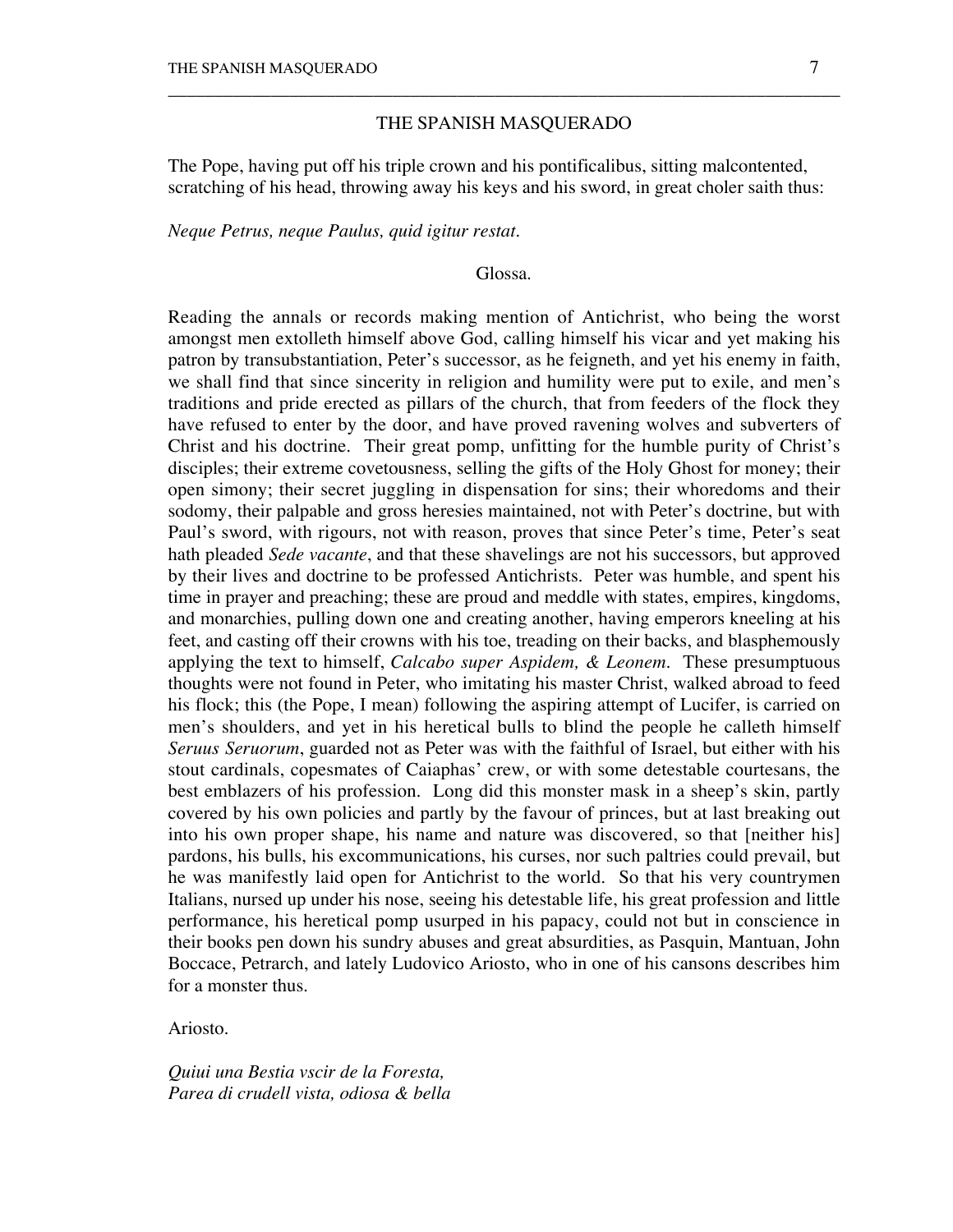*C'hauea l'orecchie d'Asino, e la testa Di lupo, ei' denti, & per gran fame asciuta Branchi hauea di Leon, l'altro chi resta Tutta era volpe, & parea scorrer tutta. Et Francia, & Italia, e Spagna & Inghilterra, L'Europa el' Asia alfin tutta la terra.*

Here the poet describeth this monster, this Antichrist, the Pope, to be in form like a beast, his ears like those of an ass, the head of a wolf, lean and ill-favoured as insatiate of his prey, the claws of a lion, and what resteth resembled [sic?] a fox. This monster, saith he, had overcome all France, Italy, Spain, England, Europe, Asia, nay, the whole world, triumphing in the pomp of his iniquity, till his date being expired,  $\&$  the term of his reign ended, diverse princes, hating to brook the imperious ravening of such a reasonless monster, sought to hunt him out of the forest, and therefore sent divers good and expert bloodhounds to rouse him from his den, as was John Huss, Jerome of Prague, Oecolampadius, and Zwinglius. After, Luther, and the Duke of Saxony, who for the defence of the truth maintained wars against the church of Rome. The huntsmen that pursued this monster in chase was first Francis, the first of that name, King of France, who was so hot that he thrust his sword to the hilts in the ribs of this beast; next him, Maximilian of Austria; third, Charles the Fifth, Emperor, who with his spear passing eager, pierced the throat of this monster, but he that with his boar-spear stabbed him in the breast & gave the deep & mortal wound was Henry the Eight, King of England, who seeing the abomination of that proud Antichrist by his lawless dispensations for coin, & the abuse his shavelings used in England, their massing & masking, their gluttony and lechery, the falseness of religion, lastly, the extreme abuse of their profession, flying to the text *Whatsoever my father hath not planted shall be rooted up by the roots*, he suppressed their abbeys, pulled down their sumptuous buildings, & scarce left one stone upon another, subverted their estate, changed their religion, for blind papistry gave us the light of the gospel. This his own countryman, Ariosto, repeateth in the same canson in another stanza thus.

\_\_\_\_\_\_\_\_\_\_\_\_\_\_\_\_\_\_\_\_\_\_\_\_\_\_\_\_\_\_\_\_\_\_\_\_\_\_\_\_\_\_\_\_\_\_\_\_\_\_\_\_\_\_\_\_\_\_\_\_\_\_\_\_\_\_\_\_\_\_\_\_

### Ariosto.

*La Chanea fui elza nella pancia, La Spada immersa la maligna fera, Francesco primo hanea Scritto di Francia, Massimo homo d'Austria, a par seco era, E Carlo Quinto Imperator di Francia, Hanea passata ill monstro all Gorgiera, Et l'altro chi di strale gli fige il petto, Lottauo Henrigo d'Inhil-terra e detto.*

This monster, wounded thus by so worthy a woodman who knew how to strike his game with advantage, feeling the wound incurable, yet somewhat salved and but now rubbed afresh by our mighty and famous princess Elizabeth, daughter to that renowned Henry, who with her father rightly taking upon her the ecclesiastical supremacy hath utterly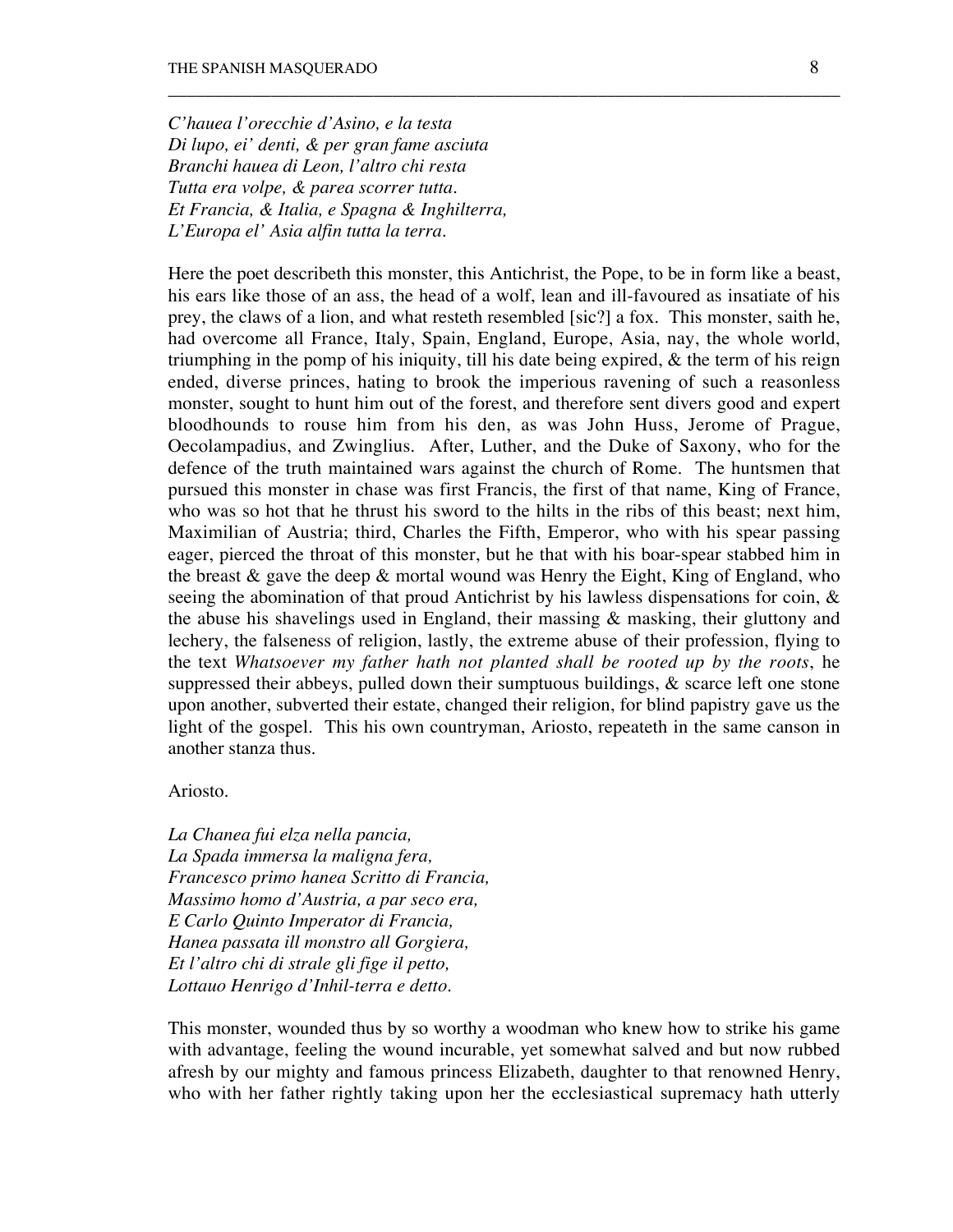raced & abolished all his trash and traditions as absurdities & heresies out of her churches of England and Ireland, hating the Pope as Antichrist, and the church of Rome as that whore of Babylon figured out in the Revelation; this cause maketh this monster to stir, so that to revenge he bent all his policies, suborning diverse false traitors to attempt her death, persuaded thereunto by false Jesuits and seminaries sent by him into these our parts, which the Lord discovering, hath given them their hire, and mightily preserved his anointed; seeing these petty practices could not prevail, nor his bull would not carry any credit, he flieth to incense princes to bend their forces against this our little island, which defended by God, and governed by so virtuous a princess as God hath chosen after his own heart, standeth and withstandeth their forces without aid of spear or horse, having the wind and sea captains sent from above to quell the pride of such heretical enemies of the gospel, so that the Pope, seeing his purposed intent could not speed, as in a doubtful anguish of mind fell into this bitter passion:

\_\_\_\_\_\_\_\_\_\_\_\_\_\_\_\_\_\_\_\_\_\_\_\_\_\_\_\_\_\_\_\_\_\_\_\_\_\_\_\_\_\_\_\_\_\_\_\_\_\_\_\_\_\_\_\_\_\_\_\_\_\_\_\_\_\_\_\_\_\_\_\_

*Neque Petrus, neque Paulus, quid igitur restat.*

Philip, King of Spain, attired like an hermit, rideth towards the church on a mule, only attended on with certain his slaves that are Moors, and saith thus:

### *Iubet Ecclesia, dissentire non audeo.*

### Glossa.

Philip of Spain, nuzzled from his infancy in the dark and obscure dungeon of papistry, led as one blinded with the veil of ignorance by this proud Antichrist, drunk with the dregs of that poison which the whore poureth out to the kings of the earth, pleasant in taste, but more bitter than wormwood in the maw, offered by the flattering strumpet riding on the beast with the seven heads, drunk (I say) with her empoisoned cup, he sleepeth securely in the Pope's lap till, the vials of God's wrath poured down, his conscience, new-seared with a hot iron, then feels the sting of sin as a plague following all such as have received the mark of that incestuous strumpet. Philip therefore, taking the Pope for Peter's successor, suffereth himself to be led and ruled by this man of sin, holding his precepts for oracles, & that who sitteth in that seat, how bad soever of life, yet he cannot err, that what canons or decretals he setteth down are as true and as firmly to be believed and observed as the gospel penned by the holy evangelists who were inspired and directed by the Holy Ghost, whereas notwithstanding we see by manifest and daily instances that every Pope abolisheth another['s] canons and decretals as false and erroneous, yet Philip is so blinded as he hath not an insight into this their juggling, for that he is taught by their doctrine that the church of Rome is the supreme church, and that there is no church which is not a perfect member of the same, these making the church material, and tying it to a local and particular seat; soothing himself up in these heresies, he so feareth the frown of the Pope and his cardinals, doubting to be excommunicated with some paltry bull, that what they demand he granteth, as well in matters of temporal estates as in ecclesiastical rights(?) and ceremonies, that if the clergy concludeth peace,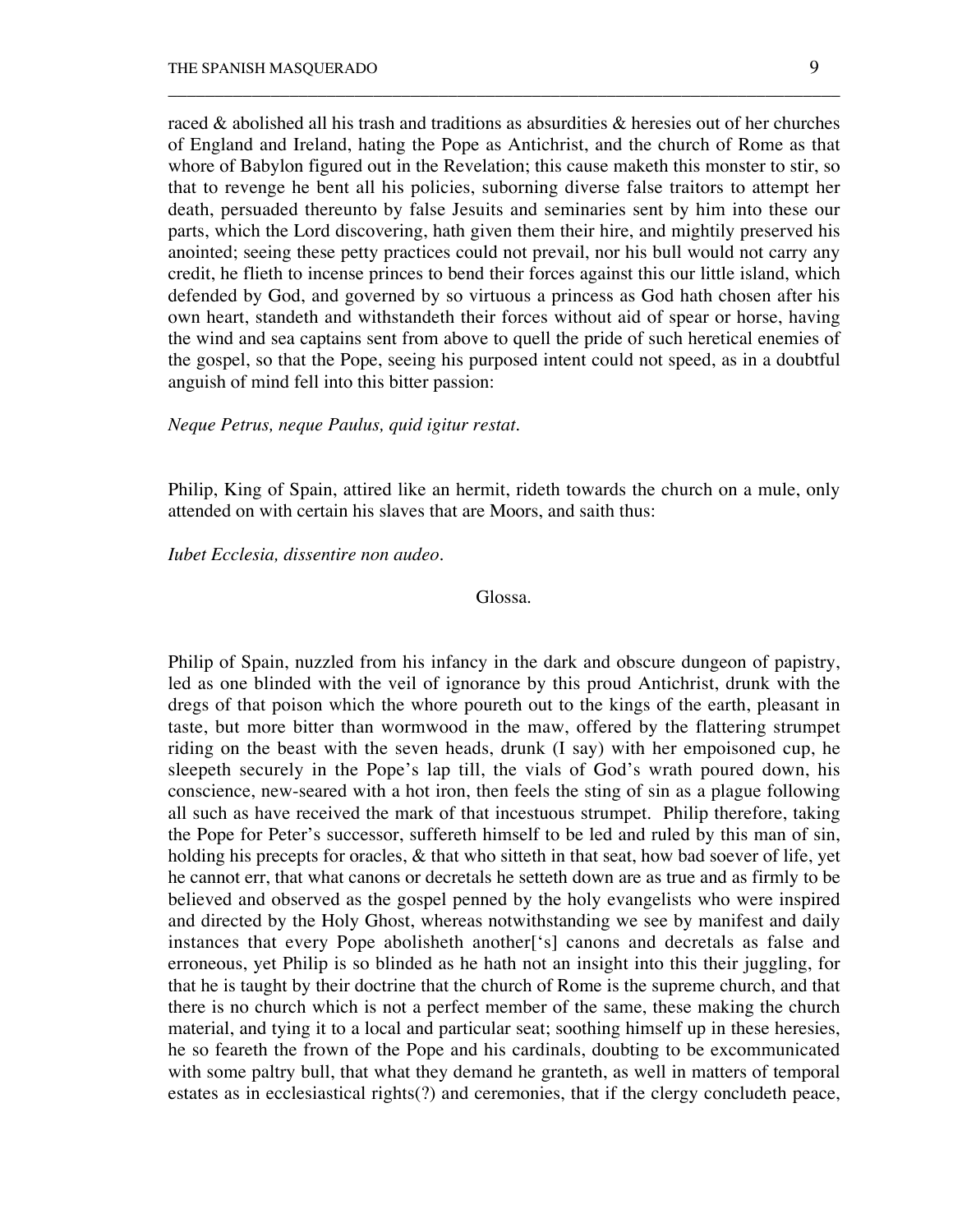Philip confirmeth it; if the clergy do proclaim wars, he sends forth straight a press for soldiers, so that being a mighty prince of inheritance and revenues, yet he ruleth by the clergy and nobility, especially them of the spiritual sect, that riding quietly with a few Moors to hear Mass, he shaketh off all cares, leaving the glory of his kingdom in the power of his clergy, who being enemies to the truth, seek by all means possible to subvert the truth; well, persuaded by the Pope and them of the ecclesiastical sort, he provideth a great armado, his ships huge and monstrous, his men the chosen cavaliers of Spain, Portugal, Italy, and other provinces; for munition, it is much and marvellous, that, the premises considered, they seem to threaten ruin to the greatest monarchy of the whole world, and yet their forces bended against a little island, a handful in respect of other kingdoms; but see as the Lacedaemonians, few in number, subverted Xerxes and his navy, which for multitude of vessels covered the ocean, Joshua with a handful struck the Canaanites, so God, hearing their great braves against him and his people, did put a hook into their nostrils and a bridle into their jaws, and brought them back the same way they came, not suffering them to enter into the land, nor to come against it with a shield, nor to cast a bank about it, but scattered them as dust before the wind, and no doubt if we enter into a deep consideration of the Spanish attempt, we shall find it sent into these parts by the Lord for special causes. First, to show us how for our sins he can bring the very enemies of his truth as ministers of his wrath to punish offenders, as oft he did against the Israelites when they transgressed his statutes and laws, neglected the preaching of the prophets, and contemned the word; then he brought in the Edomites, the Assyrians, the Egyptians, and other nations which carried them away captive. Second, seeing how secure we slept, careless, reposing ourselves in that [sic?] our own strength, for that we were hedged in with the sea, and had a long and peaceable time of quiet; made slothful by these his favours, his Majesty brought in these Spaniards to waken us out of our dreams, to teach the brave men of this realm that after peace comes wars, that in the greatest quiet we should apply ourselves to martial endeavours, and know how to handle the sword and spear, not only in a slothful security to say *The Lord is our defence*, but to use the ordinary means he hath appointed, & then to invocate upon him, and bending our swords, say in faith, *The Lord is on our side; who can be against us*, for the Israelites never subdued the Canaanites but the Lord did put weapons in their hands to execute the end of his victories. The third, he sent them as summons and ambassadors to encourage us to attempt the like, for when the Saracens in the time of Charles the Great had invaded Germany and the fronts of France, the news hereof brought to the emperor, he presently said, *How doth the Lord favourably accuse us of sloth, and carelessness of increasing his religion, by those pagans, when they for their Mahomet and the advancement of his blasphemies hazard their lives to suppress the contrary? And I seem to sit at home, and dare not for the Lord of Hosts' cause enter arms against the infidels*, so that awakened with this, Charles not only withstood them in his own land, but having given them the repulse, spent many years in setting forth the glory of God by the sword among the miscreants; so no doubt these Spaniards, the soldiers of Antichrist, are sent to tell our nobles, captains, and martial men of this land that they sleep secure, that the bees hive in their helmets, that their pampered horses serve for foot-cloths, not for the field, that we suffer the enemies of the truth too much to offer us the brave; these causes no doubt moved the Lord to send them, and yet to subvert them; to show them he favoureth his people, and useth revenge against the despisers of his gospel; therefore are such men

\_\_\_\_\_\_\_\_\_\_\_\_\_\_\_\_\_\_\_\_\_\_\_\_\_\_\_\_\_\_\_\_\_\_\_\_\_\_\_\_\_\_\_\_\_\_\_\_\_\_\_\_\_\_\_\_\_\_\_\_\_\_\_\_\_\_\_\_\_\_\_\_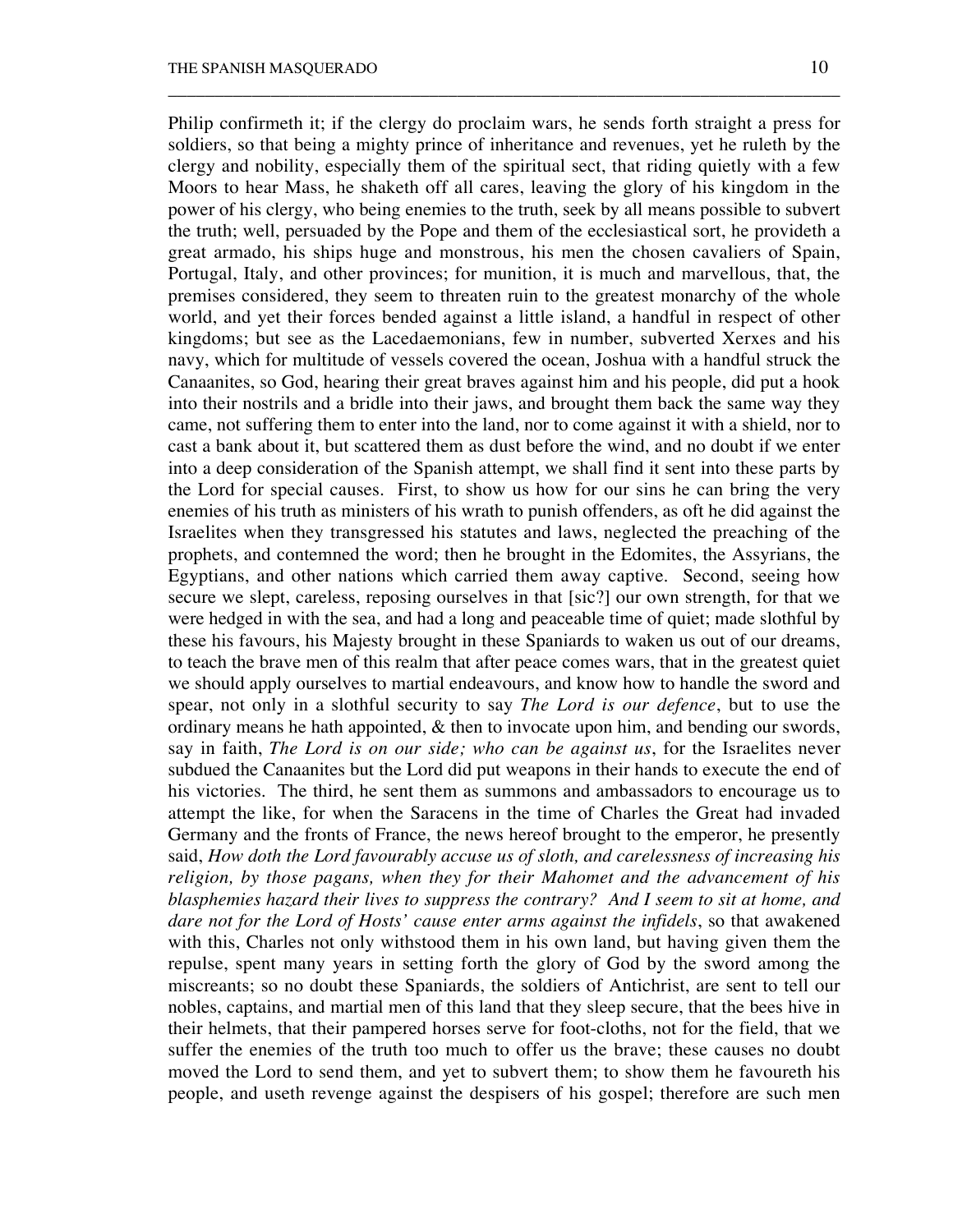greatly to be commended that for the benefit of their country fear not to hazard their lives, especially if it were with the advancement of the glory of God. If then the mighty men which Solomon sent to fetch gold from his friends to Jerusalem were highly extolled; if the Portugals chronicled them which first sought by navigation to find out strange lands, returning with no profit but the discovery of countries, how then hath this island cause to eternize with their pens the worthy deeds of Sir Francis Drake, who passing, *malgrado* of the Spaniard, hard by his door, nay, setting foot into his land and having preys, went with a few small barks and pinnaces into his Indies, and fetched from them gold and treasure for the enriching of his prince and country, and returning back in triumph feared not what the Spaniard with all his great vessels dared attempt, insomuch that the report of his valour both by sea as he passed, and by land when he arrived in India, being bruited in Spain, his very name is as great a terror to the Spanish as Scipio to the Numidians. Then Sir Martin Frobisher, a man of great travel and experience in navigation, and last, M. Ca[ve]ndish, who so lately ventured with the farthest, showing great courage and fortune in bringing home from far so rich treasure; thus we may see that the Lord is on our side, that bringeth us home safe with a few little pinnaces from the very jaws of our enemies, when the Spaniards could not return, having so strong an armado furnished for battle. These considerations no doubt maketh Philip to let his clergy sweat in these frivolous attempts, while he himself quietly may for excuse say:

\_\_\_\_\_\_\_\_\_\_\_\_\_\_\_\_\_\_\_\_\_\_\_\_\_\_\_\_\_\_\_\_\_\_\_\_\_\_\_\_\_\_\_\_\_\_\_\_\_\_\_\_\_\_\_\_\_\_\_\_\_\_\_\_\_\_\_\_\_\_\_\_

### *Iubet Ecclesia, dissentire non audio.*

The cardinals of Rome, seeing that the Pope was malcontented for the bad success of the Spanish fleet, apparelled like mourners, go solemnly singing *De profundis* from Castel Angelo to St. Peter's Church; to them is said:

### *Lugete quia cecidit Meretrix.*

This brood of Antichrist whom Francis Petrarch and John Boccace calleth *Insipidum Sal terrae,* the cardinals, I mean, no sooner have anything to contrary their minds but with the Pharisees they anoint themselves, and causing trumpets to be blown before them, fly to their dirges & trentals, as *Causa sine qua non* their misfortunes may not be redressed. But seeing they oppose themselves to Christ and his religion, their lip-labour is turned unto sin, and cry they *Domine, Domine* never so loud, yet their feigned exclamations in vain are only breathed into the air, but leaving their religion as palpably heretical to all true Christians, let us in a word or two look into their lives, wherein as in a crystal mirror we shall see figured and portrayed the anatomy of the seven deadly sins. For pride, both in their hearts puffed up with aspiring thoughts and in their apparel set out with inestimable bravery, the meanest scholar or the least traveller either by reading or experience may manifest, for who meeteth a cardinal mounted, first marking the trappings and furniture of his horse richly studded, his foot-cloth of velvet fringed with gold, his brave attire covered with his scarlet robe, and his sumptuous train following him, shall think that he meeteth not one of Peter's disciples but some great potentate or monarch of the world, rather resembling Alexander in his effeminate Persian robes when he surnamed himself the son of Ammon than a Christian, a pillar of the church, that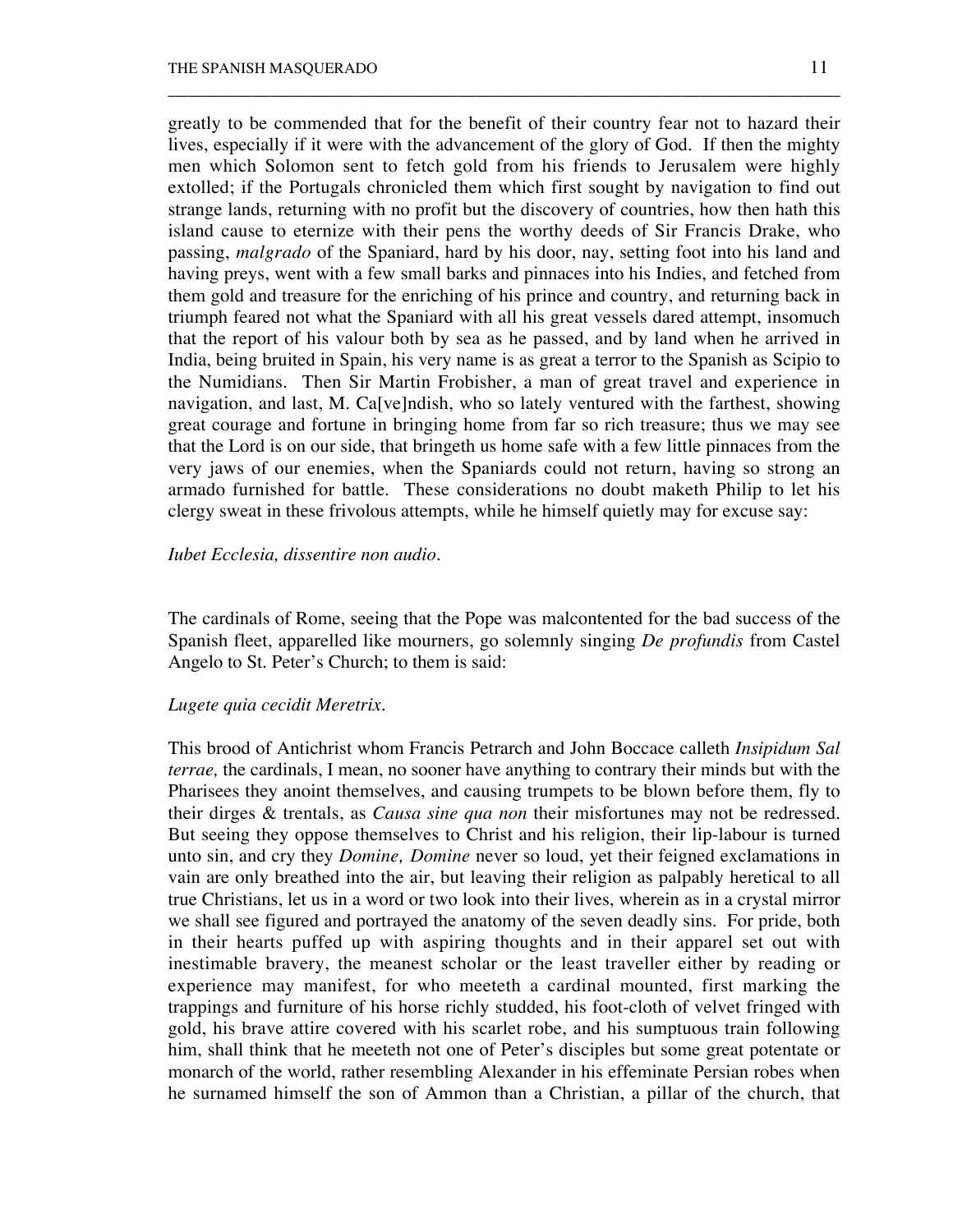should in the humbleness of his life give light unto the people. Their sodomy, as they keep not very secret, for they in their palaces imitating the heathen god Jupiter get them Ganymedes which *Stantes a poculis* serve for pages, yet they, as much as they can, obscure, but their lechery they fear not to make manifest, as being fathers of many bastards and paramours of sundry courtesans to whom in their carnival they go in masks and so openly court with sundry devilish devises. Their sloth is seen in the security of their lives, for apply they themselves never so strictly to study while they are of mean degree, yet after they attain the calling of a cardinal, they answer with their master the Pope that with Peter they have cast the net and laboured all night, and now catched the fish, not the souls of men, but some great dignity and preferment, which gotten, they say to their souls: Live at ease.

\_\_\_\_\_\_\_\_\_\_\_\_\_\_\_\_\_\_\_\_\_\_\_\_\_\_\_\_\_\_\_\_\_\_\_\_\_\_\_\_\_\_\_\_\_\_\_\_\_\_\_\_\_\_\_\_\_\_\_\_\_\_\_\_\_\_\_\_\_\_\_\_

Their gluttony is seen in their sumptuous banquets, which exceed in such riotous abundance, to pamper themselves, not to feed the poor, that the monsters of Rome, their predecessors in belly-cheer, Heliogabalus, Commodus, Julianus, & Lucullus, emperor and senators, never surpassed in this vice these peevish shavelings; envy is seen in their frowning at the fortunate success of their very friends, for when any amongst them is preferred to the papacy, then the rest, incensed with envy, fall to treasons, conspiracies, privy murders, and poisonings, that some Popes have scarcely lived 2 days, nay some one day, before they have been made away by the cardinals, who through envy seek to establish the papal seat with blood, as did Pope Alexander and divers others, so that ofttimes it may be said of their Pope, as Tully said of the consul that lived but one day:

# *Vigilantissimum habuimus Papam, qui toto suo Papatu somnum vix vidit.*

Their wrath & fury, let the chronicles of the state of Italy, as of Venetia, Florence, Urbie, Naples, Genoa & the rest discover, in which places, having been appointed as legates, they have displayed the trophies of their wrath, as upon the house of the Medici in Florence, after the death of old Cosmo, against Peter Ludovic and Lorenzo, their intent to murder these brave gentlemen, so to satisfy their extreme wrath and fury.

Their covetousness Italy cries out on, as burdened with their tasks, extortions, and impositions for bulls, pardons and dispensations; nay, England itself may be produced as a witness, who a long while paid to Rome many extraordinary duties. Pole & Wolsey are late instances what insatiate covetousness is harboured under the pretenced show of their religion; these shavelings sleeping thus in their wickedness, attending upon that rich whore of Babylon who professeth himself patroness of their practices, mourn lest our abolishing of their abominations in England should incense the rest of Europe by our examples to shake off their heavy yoke of ignorance and to embrace the light of the gospel, and therefore rightly to them is said:

*Lugete, quia cecidit Meretrix.*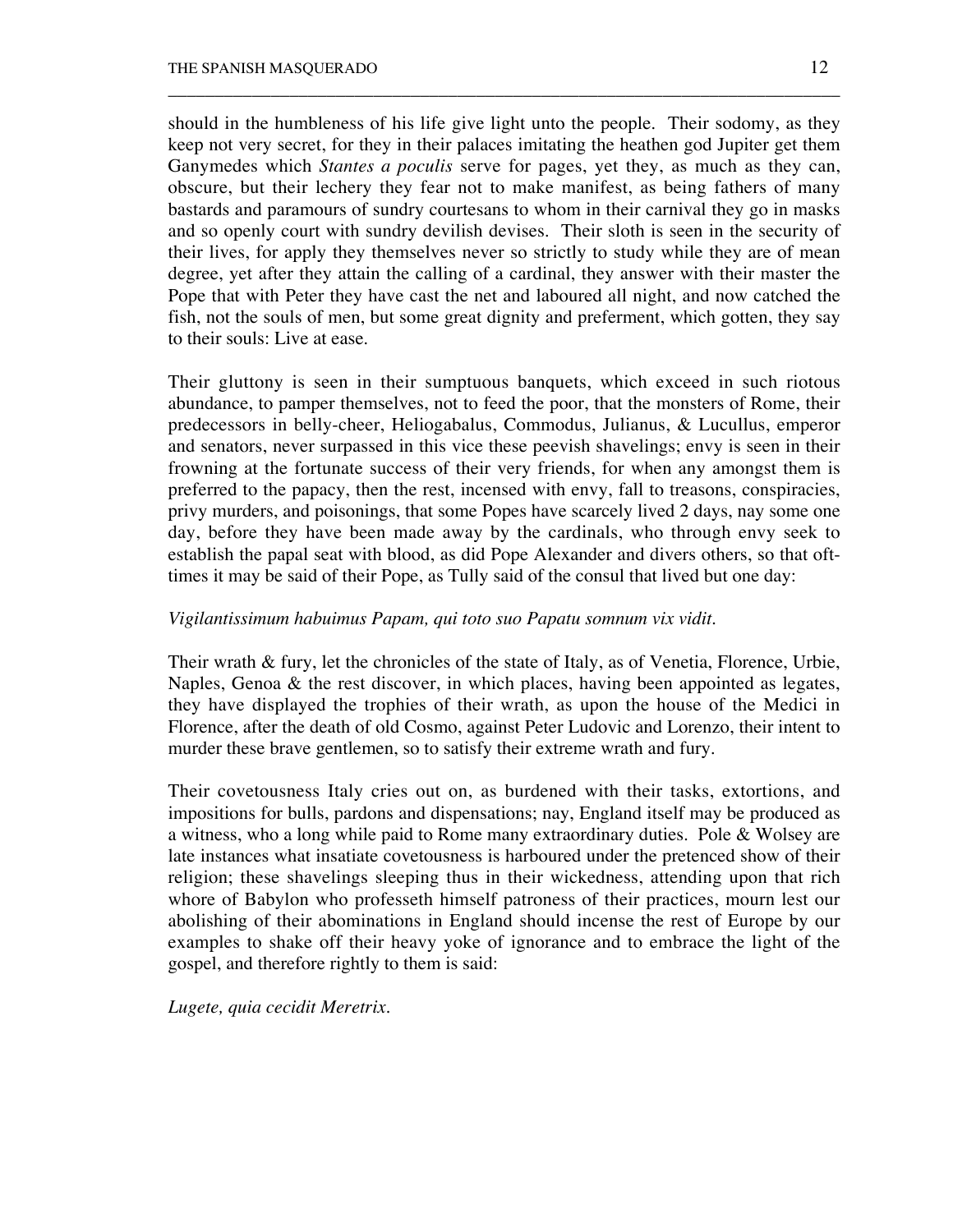The clergy of Spain, mounted richly on their jennets, ride up and down consulting, and at their wits' end, fuming and fretting that their counsels had no better success; to them is said:

\_\_\_\_\_\_\_\_\_\_\_\_\_\_\_\_\_\_\_\_\_\_\_\_\_\_\_\_\_\_\_\_\_\_\_\_\_\_\_\_\_\_\_\_\_\_\_\_\_\_\_\_\_\_\_\_\_\_\_\_\_\_\_\_\_\_\_\_\_\_\_\_

# *Ahitophelis [sic] consilium, Ahitopelis [sic] laqueum.*

# Glossa.

Philip being old, holding in the one hand a sword, in the other a crutch, as ready to step from his sceptre to the grave, hath his mind troubled with contrary passions, so that he may say with Don Pedro, *Spiritus est ab inquietudine coactus*. Devout he is, although it consisteth in ignorance; ambitious, desiring still to enlarge his possessions and kingdoms; and covetous, as never satisfied with all his territories and treasures; yet age somewhat cooleth these desires, and casteth water in the flame, but his clergy make supply by their persuasions in what his years do fail in defect, for they sorry that little England should suppress their grand patroness, that proud whore of Babylon, or oppose itself against Antichrist, the Pope, thinking that if either these failed, or the light of the gospel did flourish, that princes and nations, having a deep insight into their jugglings, their religion should fail, they incense poor Philip to set himself *ex diametro* against the truth, and to endeavour in what he may to subvert the estate of true Christianity, aiming especially at our most gracious sovereign Lady Elizabeth as the chief defendress and patroness in all Europe of the purity of the gospel, giving counsel with Achitophel against David, against the Lord's anointed, but he turning their worldly wisdom into foolishness, overthroweth their policy and practices, verifying upon their heads the proverb:

# *Malum consilium Consultori pessimum.*

These shavelings, this presumptuous brood of Antichrist, puffed up not only with this blind zeal but with the spirit of pride which filleth them with aspiring ambition, insomuch that they, imitating their father the Pope, seek not to content themselves with ecclesiastical power but to intermeddle with kingdoms and states, so that they fear not to bridle the affections of Philip as far as they list to limit, burning his son at their pleasure, and letting him blood to abate his courage, almost to the peril of his life. Judge, gentle reader, if this becometh a subject, an inferior, nay, a clergyman who should be humble and give those duties to Caesar that belong to Caesar, and those honours to God that belong to God, but the devil, working their confusion by their own imaginations, hardeneth their hearts with Pharaoh, and maketh them shameless with Achitophel to give wicked counsel against the truth, but as Pharaoh was drowned in the rancour of his thoughts, and Achitophel, seeing the Lord had overthrown his counsels, went home and hanged himself, so shall confusion come to all that with Saul kick against the prick, that rightly it may be said to those confused clergymen,

*Achitophelis consilium, Achitophelis laqueum.*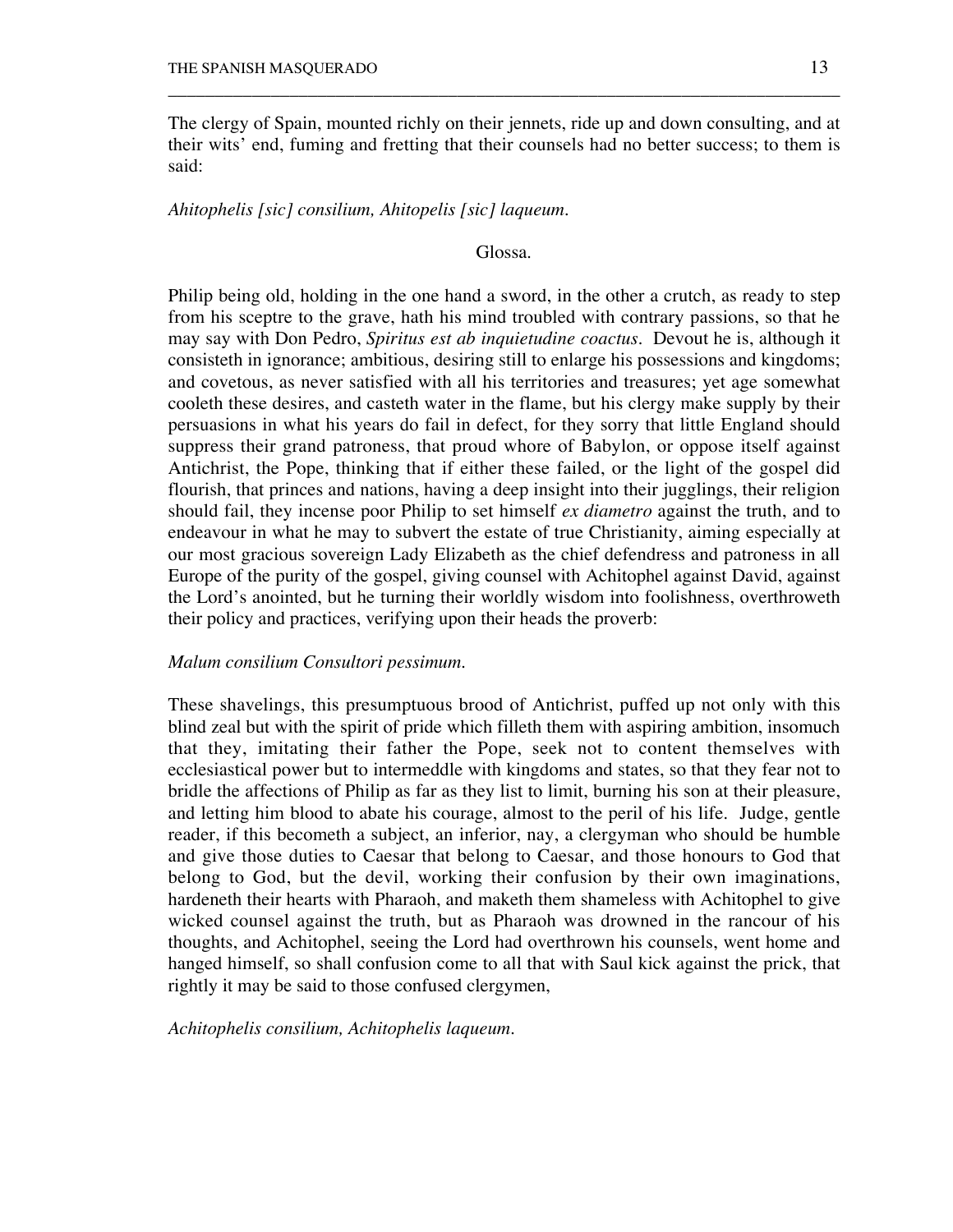The rest of the rascal rabble of the Romish church, as monks, friars, and dirging priests, storming at these news, sitting banqueting with the fair nuns, having store of dainty cates and wines before them, stall-fed with ease and gluttony, groan out of their fat paunches this passion:

\_\_\_\_\_\_\_\_\_\_\_\_\_\_\_\_\_\_\_\_\_\_\_\_\_\_\_\_\_\_\_\_\_\_\_\_\_\_\_\_\_\_\_\_\_\_\_\_\_\_\_\_\_\_\_\_\_\_\_\_\_\_\_\_\_\_\_\_\_\_\_\_

### *Quanta patimur pro amore Christi.*

Glossa.

Now, gentle reader, give leave that this crew of popish madcaps may presume amongst the rest into our *Masquerado*; these are they which saying *Aue Rex Iudaeorum,* yet smote Christ on the face with a reed; these are the bulls of Basan, that fatted up in the Pope's stall, feed themselves against the day of slaughter; these are the jolly fellows that once in England lived like princes in their abbeys and friaries, whose bonnets were vailed and their top-sails so low stricken that no wind would serve them from sinking into the bottomless gulf; these be they who, when Christ commandeth that whoso loveth him shall take up his cross and follow him, clapping on their backs a basket stuffed with good cheer, say *Quanta patimur pro amore Christi*. Whereupon are merrily recited these verses:

# *O Monachi quorum Stomachi sunt Amphora Bacchi: Vos estis, Deus est testis, mundi mala.*

Of this generation John Boccace in his *Decameron* telleth many pretty tales, of their lechery, as when fair Albert under the shape of the Angel Gabriel lay with Dame Lezetta; of their false legend [sic?], as a monk preaching to the people, having found a very rich feather of some some [sic] strange fowl, intended to make his parishioner believe it was a plume of the Angel Gabriel; certain good companions, his familiars, noting his knavery, secretly stole out of his casket the feather, and put in coals. Well, Mas Monk come once into his pulpit, after a long exordium told to the people what a relic he had, one of the feathers of the Angel Gabriel, but putting his hand into his casket and finding nothing but coals, straight found the knot in the rush and said he had taken the wrong casket, but yet brought them a relic no less precious, which was the coals that Saint Laurence was roasted on, so that making crosses with them upon their garments he departed with monkish credit. Many of these and worse pranks, abominable to rehearse, have their own countrymen and papists penned down against them, amongst choice, one merrily (I call not his name to remembrance) setteth down that a monk sitting in his cell had on the one side his leman, a fair nun, no man, [sic?] on the other side, his portas; being thus seated as in a dileman [sic], laying one hand on the nun's knee and the other on his mass-book he fetched a great sigh and said, *Quo me vertam, nescio:* the devil behind made him answer, *Haud refert: vtraque enim ducit ad infernum*. Whereupon to avoid the doubt, he made proof of both. Another setteth down these verses as a censure:

*O Monachi nigri, non estis ad impia nigri, Atra notat vestis, qualis intrnisceus [sic?] estis.*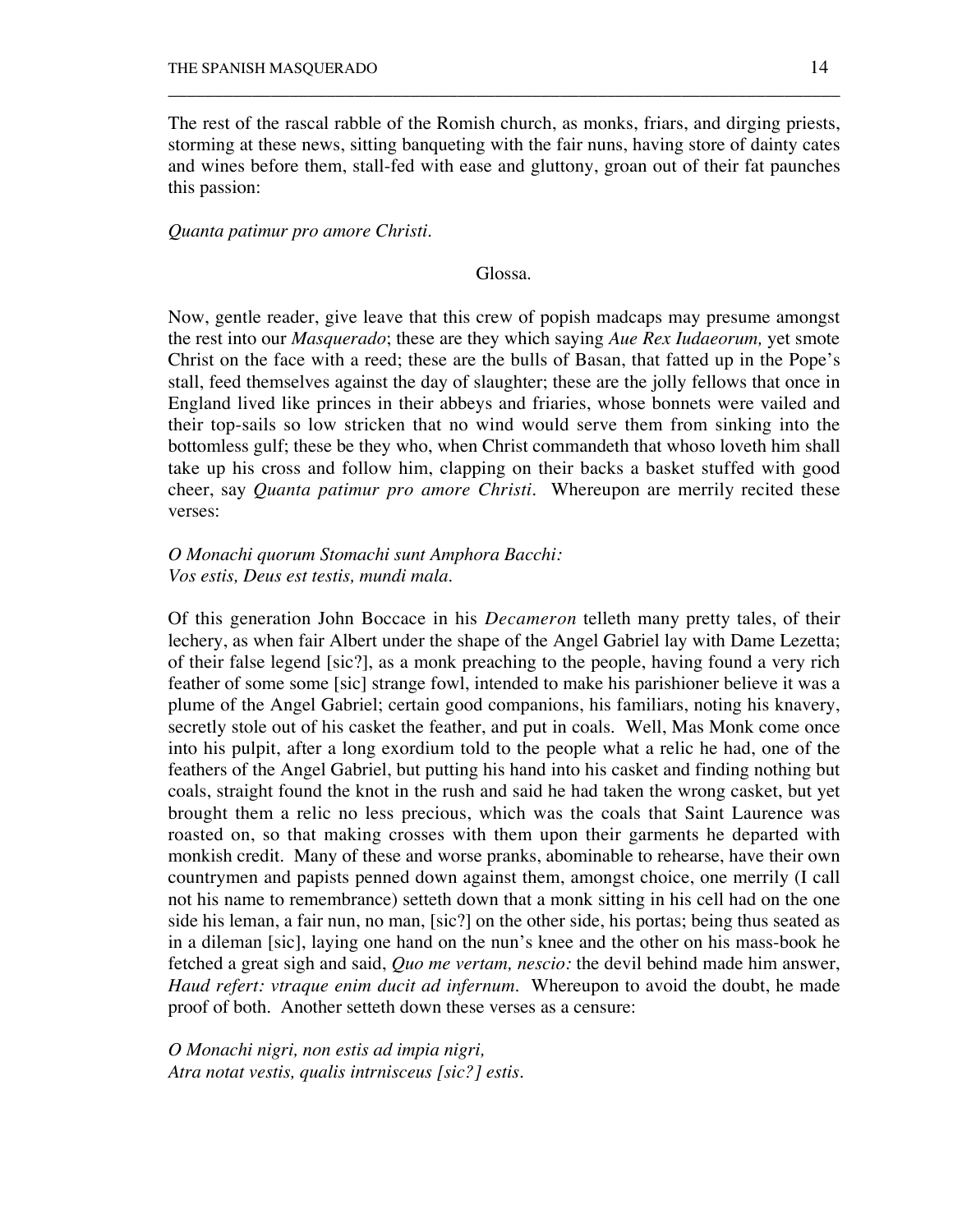Their religion and their nature thus agreeing, debating amidst their cups and their courtesans of the Spanish repulse, full of wine and delicate cheer, they cry out:

\_\_\_\_\_\_\_\_\_\_\_\_\_\_\_\_\_\_\_\_\_\_\_\_\_\_\_\_\_\_\_\_\_\_\_\_\_\_\_\_\_\_\_\_\_\_\_\_\_\_\_\_\_\_\_\_\_\_\_\_\_\_\_\_\_\_\_\_\_\_\_\_

*Quanta patimur pro amore Christi.*

The nobility of Spain, grieved at the dishonour of their shameful return, after great consultation vow a general pilgrimage to St. James of Compostella in hope of his aid for revenge; to them is said:

*Si Petrus dormit Papae, num Iacobus vigilabit vobis?*

### Glossa.

When Hannibal had given the Romans a repulse before Capua, the senate, hearing the ill news, resolved in the senate-house to sacrifice unto Mars, fearing he was displeased with their army, which sentence Scipio hearing, starting up amongst them said: I will no other god but our fortunes, no other vows but our right, no other sacrifice but the sword. I infer this heathenish comparison, both accounting the saint of Compostella with the pagan idols, and thinking them far inferior to the courage of Scipio, although none glories more in his chivalry than the Spaniard, but I suppose his religion and his stomach to be equally poised, the one false, the other faint, that what they attempt is not to be [sic?] overcome with prowess, but to suppress with multitudes, for their service in wars is either by policy, to circumvent by perjury, to entice by treason, to undermine, or by some little martial practice to weaken the enemy, whom if they find valiantly to resist, their brave once cooled, they seldom or never dare give a fresh encounter, whereupon these, the nobles of Spain, daunted, choose rather fearfully to seek out St. James of Compostella than valiantly with Scipio to swear revenge with the sword. This custom brooks not an English heart, for our nobles, having taken repulse, fly not to St. George, but managing their swords cry God and their right, seeking either with Epaminondas to win their honours with their blood, or to be carried out with him resolutely on their shields; they faint not with Julian at the first frowns of Severus, but valiantly expect with the Argentinin(?) of Alexander the Great the coming of their foes, not asking how many there be, but where they be, not attending with Xerxes and his faint-hearted soldiers to have the brave, but valiantly, like the cavaliers of Troy, thrusting amidst the attending Grecians. Divers instances, as when in the time of Robert the Third, King of Scots, Earl Douglas with a mighty and puissant army entered the frontiers of England making havoc as far as Newcastle, sundry times bickered with our men, and gave them the foil, which Henry Percy, Earl of Northumberland surnamed Henry Hotspur noting, fuming at such bad fortune, and as it were struck to the heart with the dishonour of the English, sought not to St. George or other pilgrimages (whereof then there were many in England), but offering his prayers unto God, and vowing a courageous resolution on the hilts of his sword, having a very small company in respect of the Scots, he pricketh towards them, and although he was sharply repulsed at the first and second encounter, yet thinking how sweet it were to die rather than to live with dishonour, he gave a fresh charge and overthrew the Scots with such a slaughter that he took prisoners the Earls Douglas, Fife,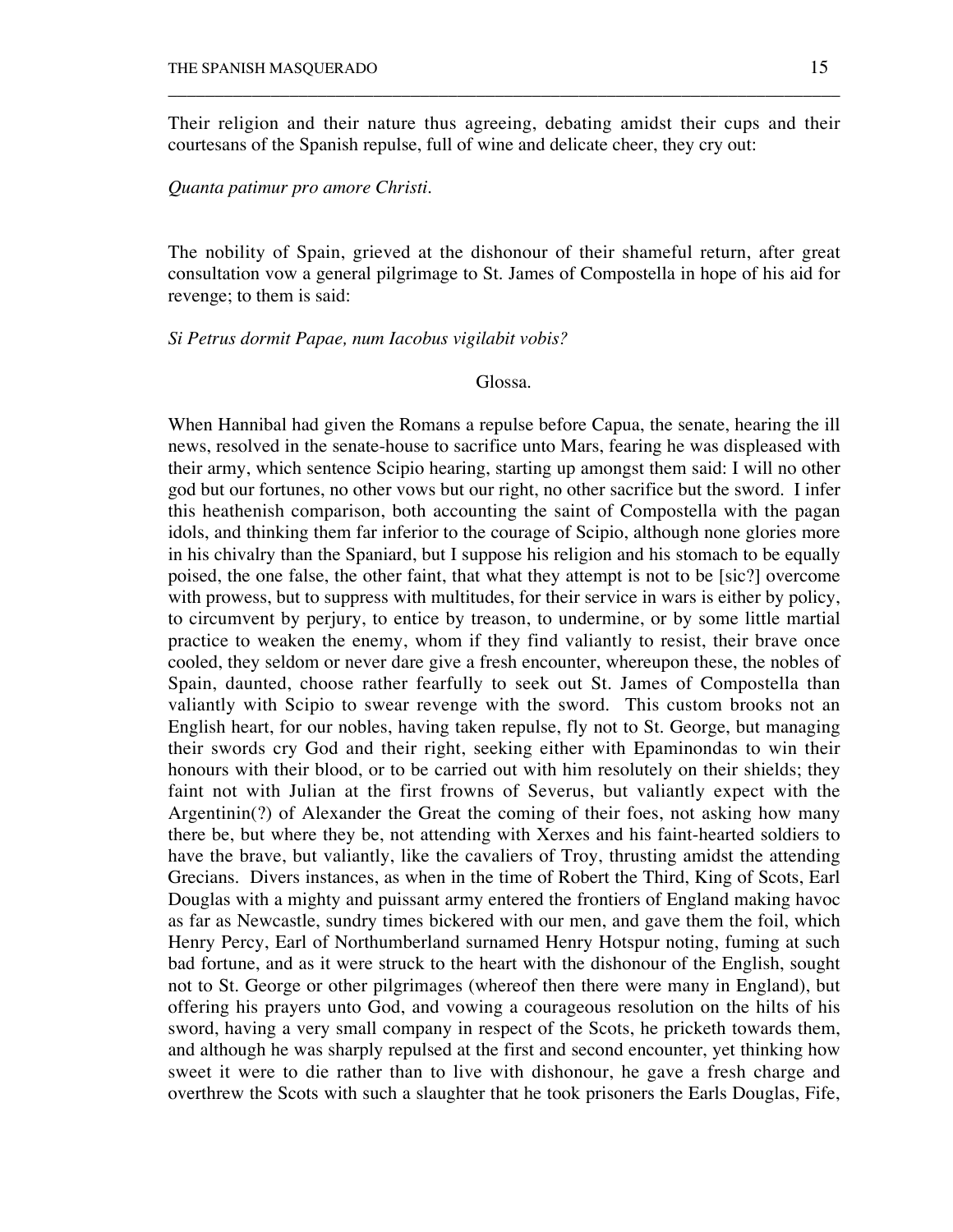Murray, and Angus. Thus do our nobles of England make their pilgrimage, and end their revenge, which if it be not true, I report me to the nobles of Spain themselves, who lately had experience of their courage, that they were fain, for the vowing of their pilgrimage to St. James, to deserve this mock:

\_\_\_\_\_\_\_\_\_\_\_\_\_\_\_\_\_\_\_\_\_\_\_\_\_\_\_\_\_\_\_\_\_\_\_\_\_\_\_\_\_\_\_\_\_\_\_\_\_\_\_\_\_\_\_\_\_\_\_\_\_\_\_\_\_\_\_\_\_\_\_\_

### *Si Petrus dormit Papae, num Iacobus vigilabit vobis?*

The Duke of Medina, Captain-General of the army and Spanish forces, rideth on a jennet with one foot out of the stirrup, his cap pulled over his eyes, and his points untrussed; to him is said:

## *Pillulae Britanicae in dissenteriam te coniecerunt.*

#### Glossa.

When Julius Caesar was sent by the senate dictator against the Gauls, his friend Lepidus asking him whither he now journeyed, *In Galliam* (quoth he) *quaesiturus aut sepulchrum, aut honorem.* This valiant resolution of Caesar was not found in the Duke of Medina Sidonia, for though he was sent by his prince and sovereign as general of all his forces, yet he chose rather to return with dishonour than with valiant Caesar to seek a sepulchre in England, for coming with a mighty fleet, well provided with martial furniture such as might have amazed the greatest monarch in the whole world to encounter, coming with as great a brave towards England as Xerxes against Lacedaemonia, setting up his streamers as commanders that Eolus should be favourable to his navy. And with him the Admiral Don Martinez de Recalde, Pedro de Valdes, Martin Bertendona, Gomez de Medina and others, whose hieroglyphical symbols, emblems, impresses, and devises did prognosticate (as they supposed) their triumphant victory and our dishonourable and miserable overthrow, playing at dice for our noblemen and knights, and dividing our land into portions, Medina and Recalde sitting thus as princes of the sea, braving Neptune in our straits, no sooner came alongst our coast and were encountered with our fleet filled with noblemen of invincible courage but Medina, the great champion of Spain, took the lower end of the ship, Recalde his bed, whereas our Lord Admiral, the Lord Charles Howard, stood upon the upper deck, resolutely and valiantly encouraging his men to fight for the honour of their country. The Lord Henry Seymour, a nobleman of worthy prowess, standing in the face of the enemy to put oil in the flame  $\&$  valour in an English heart, taught the Spaniards with bullet [sic?] that the noblemen of England, fired with sparks of honour, counted life no more than a debt every hour due unto nature. With him the Lord Thomas Howard, whose forward resolution the Spaniards may report in Spain, to their great dishonour. Next these, that worthy gentleman, that famous cavalier, the terror of Spain, that fortunate knight, Sir Francis Drake, bestirred himself as his wonted manner, not fearfully as Medina, but valiantly standing in the fore-room delivered with cannon his ambassage to the enemy. With him Sir Martin Frobisher, Sir Roger Townshend, and others which I omit, not as men of less valour, but for brevity's sake. Then let us note and rejoice how our nobles of England and worthy knights behaved themselves, how God, inserting courage in their minds, fought for us and the truth, and how striking a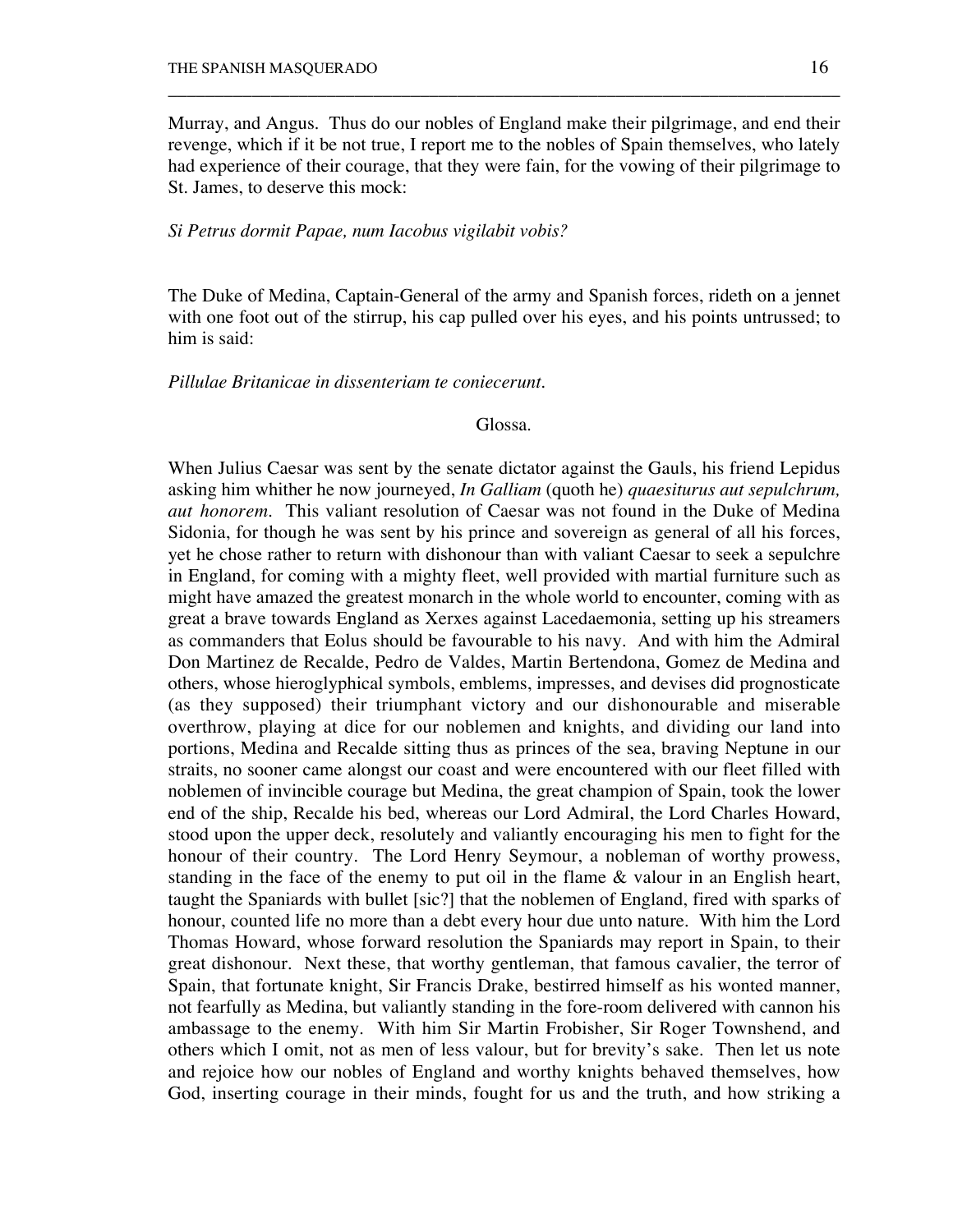terror and cowardice into the lords of Spain, as unto Sennacherib and his host bending their forces against Samaria, the lord of Medina hasted out of our seas, and our fleet held them long in chase, spoiling and preying on their ships daily.

\_\_\_\_\_\_\_\_\_\_\_\_\_\_\_\_\_\_\_\_\_\_\_\_\_\_\_\_\_\_\_\_\_\_\_\_\_\_\_\_\_\_\_\_\_\_\_\_\_\_\_\_\_\_\_\_\_\_\_\_\_\_\_\_\_\_\_\_\_\_\_\_

Thus the great general of Spain was content to pocket up this dishonour to save his life, and therefore must abide the reproachful taunt that our English pills hath cast him into a lask, and such a stir as hath defiled all his honour; then (for me) let him have the deserved scoff:

# *Pillulae Britanica in dissenteriam te coniecerunt.*

Don Martinez de Recalde, chief Admiral of the Fleet, standing in the haven and seeing his tattered ships, considering what goodly vessels were taken and drowned, and what store of men and munition they had lost, leaning his back against a broken anchor, and shaking of his head, saith thus:

# *O Neptune, quantas epulas vna coena deuorasti?*

Glossa.

Although Don Martinez, for his expert skill in navigation and policy in naval fight was elected chief Admiral of the Spanish Fleet, yet such his fate, his fortune, or his little courage, that coming to England as proudly as the Turk came into the gulf, yet he went away worse dishonoured than Caligula, that instead of battle gathered cockles on the western shore.

Six years at the least he was great commander for furniture necessary for this intended fleet, which no doubt he stuffed and stored to the full, gathering together such provision as if he should with the giants intend war against Mars and Jupiter; he had in his fleet, of galleons, hulks, pataches, zabras, galleasses, and galleys, 130. The receipt being 57, 868 tons; soldiers, 19,295; mariners, 8450. And of great brazen pieces, 2630. Provided thus, as might be supposed, for the conquest either of Asia or Africa, he bendeth his course against England, a little island, where, as St. Augustine saith there be people with angels' faces, so the inhabitants have the courage and hearts of lions, which poor Don Martinez tried true, for God, using Elizabeth his servant and her subjects as his instruments to punish the enemies of his truth, no sooner came this proud Holofernes into our seas but the mice crept out of little Betulia, Judith sitting peaceably in her royal seat, and encountering fiercely with their foes, taught them that God fought on their side, then not to be daunted with multitudes, and Martinez, fearful, shrunk away. But God, who holdeth revenge in his hand, let loose the winds and threw a storm into the sea, that many of their ships which escaped our hands perished on the rocks, using the sea for revenge, as he did against Pharaoh when he persecuted the children of Israel, so that Don Recalde with dishonour passed into Spain, and our Admiral returned with glorious triumph into England bringing home ships, prisoners, and furniture, that our English shores sounded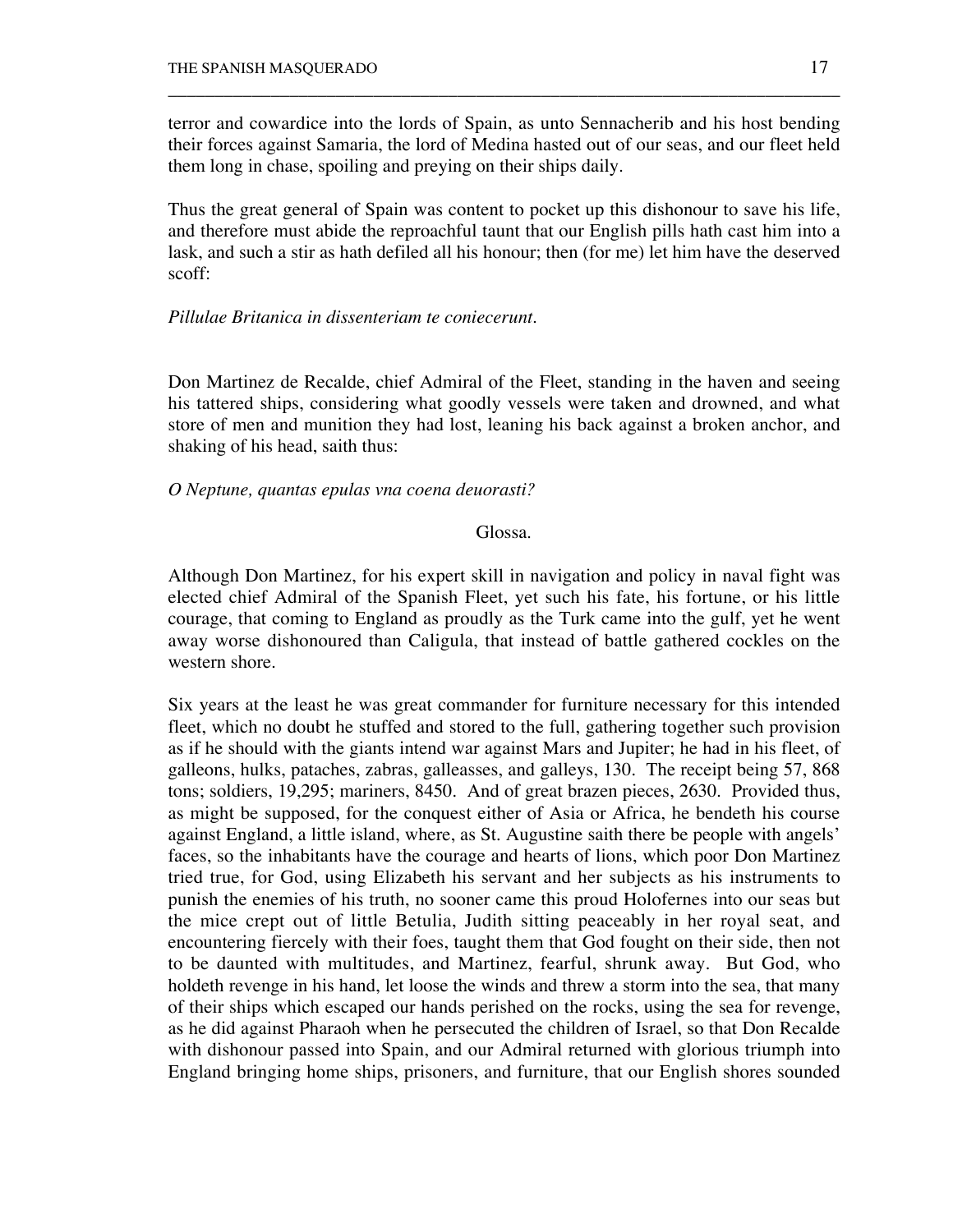with echoes of triumph, and every mouth was filled with the praises of the Lord Charles Howard, while Recalde, dismayed at at [sic] his misfortune, and his tottered ships, saith:

\_\_\_\_\_\_\_\_\_\_\_\_\_\_\_\_\_\_\_\_\_\_\_\_\_\_\_\_\_\_\_\_\_\_\_\_\_\_\_\_\_\_\_\_\_\_\_\_\_\_\_\_\_\_\_\_\_\_\_\_\_\_\_\_\_\_\_\_\_\_\_\_

*O Neptune, quantas epulas vna coena deuorasti?*

Don Pedro de Valdes, general of the army of Andalusia, now prisoner in England, grieving at his fortune, sitteth sad, and leaning his head on his hand, with a great sigh saith:

*Heu quanta de spe decidi.*

Glossa.

Amongst the generals of these intended squadrons, Don Pedro de Valdes was not of the meanest account, nor thought of the least valour, but supposed for his courage and resolution to be a second Hector, insomuch as Medina, Recalde, and the rest relied much both upon his policy and prowess, and he himself at his departure from the king, and his loosing from Lisbon, by his brave words, his great promises, and martial threats, was of surpassing great hope amongst the Spaniards, so that the King of Spain sent him as Sennacherib sent Rabsaketh to defy Ezekiah. And Pedro himself resolved by a prefixed time to enter the land with conquest, insomuch that the Romans never conceived better hope in Horatius Cocles, in Torquatus, in Scipio African, nay, in Caesar when he was dictator, than the Spaniards did in Don Pedro, thinking that no sooner he would have arrived in the English coast but he would have written back as the Roman monarch did, *Veni, vidi, vici,* but if he or his fellows had read the conquests of England, how difficult they were, either of the Saxons, Danes, or of the Romans, or lastly by the Normans, either he would have provided a greater fleet, or a better courage, for being embarked with a ship of 1330 tons carrying fifty cannons, after a while he had straggled on our coast, meeting our fleet, which presently gave the charge, he was one of the first that was taken, not making any resistance at all, or showing any point of honourable resolution, not so much as drawing his sword in defence. Is this the mind of a nobleman of dubbed chivalry, of a captain, to submit in the first extremity? Do the Spaniards prize life so high that they make no estimation of honour? Fortitude is high, and will not be stained in mean dangers; courage is like the eagle, that catcheth not at flies. First Don Pedro was commanded by his king to attempt his purpose with death, his vow was to purchase England, though with death, his promise at his departure was to conquer, or to seal the attempt with death, and yet coming in the skirmish, a few bullets had but bruised his ship and spoiled his tacklings, but submiss he yielded without one stroke, having three hundred and forty men of war and a hundred and eighteen mariners, or without one denial with shot, having fifty cannons in his ship; he that like a lion came storming from Spain, humbly like a lamb crouched to our Admiral in the English seas, yielding himself, and his, prisoner; now note the Spanish braving promises, what cowardly conclusions they infer. Cato Vicensis chose rather to murder himself than to fall into the hands of Caesar, his enemy, nay, Cleopatra, a woman, suffered rather death by stinging of aspics than she would submit to her foe; honour amongst soldiers is highly prized, and to bear the yoke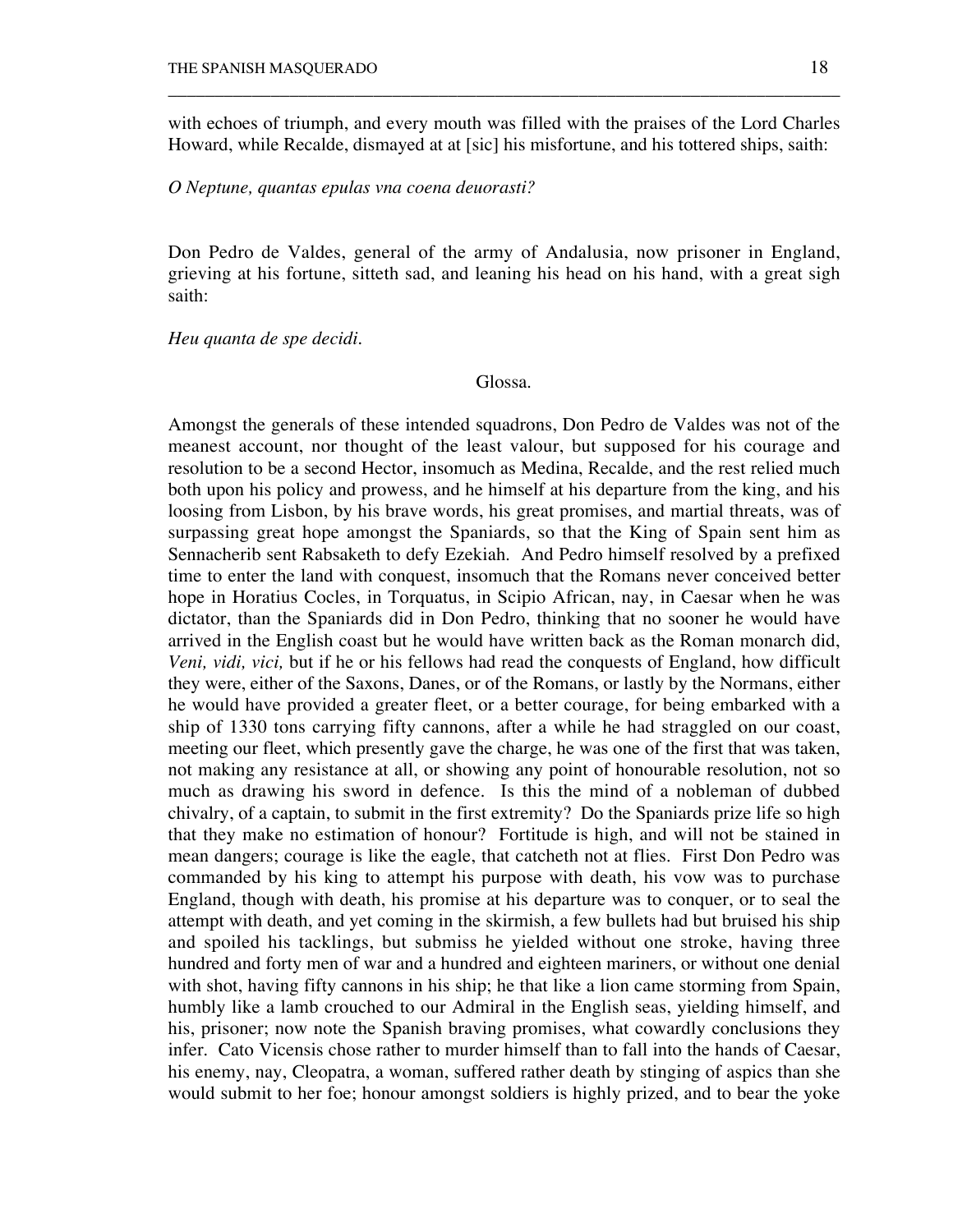of an enemy is more bitter to a noble mind than death, yet liked not Don Pedro of this philosophy; he thinks to die is the last deed, and therefore to live is sweet, but this was not answerable to his emblems and impresses which he gave in his ensigns, banners, and streamers, for in the one was figured a sun and a moon, the motto in Spanish, but to this effect; *Heri plenilunium, hodie defectus*, Yesterday the full, but today the wane, meaning (as I suppose) that the fullness of England's prosperity was at an end, and now by his means should it fall into the wane; on the other side was depainted an altar with sacrifice fuming; the poesy: *Sic cupio, sic cogito: Spiritus ab inquietudine coactus*; I cannot well discourse his meaning in this, but no doubt whatsoever he wrote, what he invented, yea, all his devises, practices, and thoughts were of the subversion of England; well, those banners and ensigns which he hoped to have displayed in England to our great reproach were to his deep dishonour hanged to the joy of all true English hearts about the battlements and cross of Paul's, and on London bridge; he himself prisoner, & feeling the burden of his misfortune, could not (though never so well used in England) but sigh and say:

\_\_\_\_\_\_\_\_\_\_\_\_\_\_\_\_\_\_\_\_\_\_\_\_\_\_\_\_\_\_\_\_\_\_\_\_\_\_\_\_\_\_\_\_\_\_\_\_\_\_\_\_\_\_\_\_\_\_\_\_\_\_\_\_\_\_\_\_\_\_\_\_

### *Heu quanta de spe decidi*.

The princes, noblemen, and other men of name that of their free will offered themselves adventurers in this Spanish attempt, frustrate of their intent, walk at home muffled in their cloaks as men disgraced, and say one to another in great passion:

# *Temeritatis nostrae cum Briareo poenas luimus.*

### Glossa.

In this Spanish fleet were many voluntary adventurers, princes, dukes, counties, barons, knights, esquires, and gentlemen, younger brothers, to the number of 124, besides their servants, who without request or command, upon their own free will offered themselves as consorts in this voyage, moved first with a blind zeal of religion, then with desire of honour, especially against the English, who they heard were full of courage, thirdly, for hope of preferment in this our island after the conquest hoped for of the Spanish. Moved with these considerations they came triumphing in this fleet; finding a cooling card to allay their hot stomachs, they returned home discouraged, dishonoured, and disgraced, insomuch that looking with a deep insight into our victory and their overthrow, seeing our ships like little pinnaces, and their huge barks built like castles, overpeering ours, they in their own consciences confessed that God was on our side, saying that their oversight in being so forward was requited as the detestable attempt of Briareus, the giant with the hundred hands, and Tiphes who, the poets feign, did war against the gods and heaped hill on hill, as Pelion on Ossa, to climb up to the heavens, whereupon Jupiter with a thunderbolt pashed them all to powder, so they, blinded with the veil of ignorance, attempted against the gospel, the truth, and the defendress of them both, Queen Blizabeth [sic], the Lord's chosen, and his anointed, and therefore against God, which consideration made them murmur to themselves: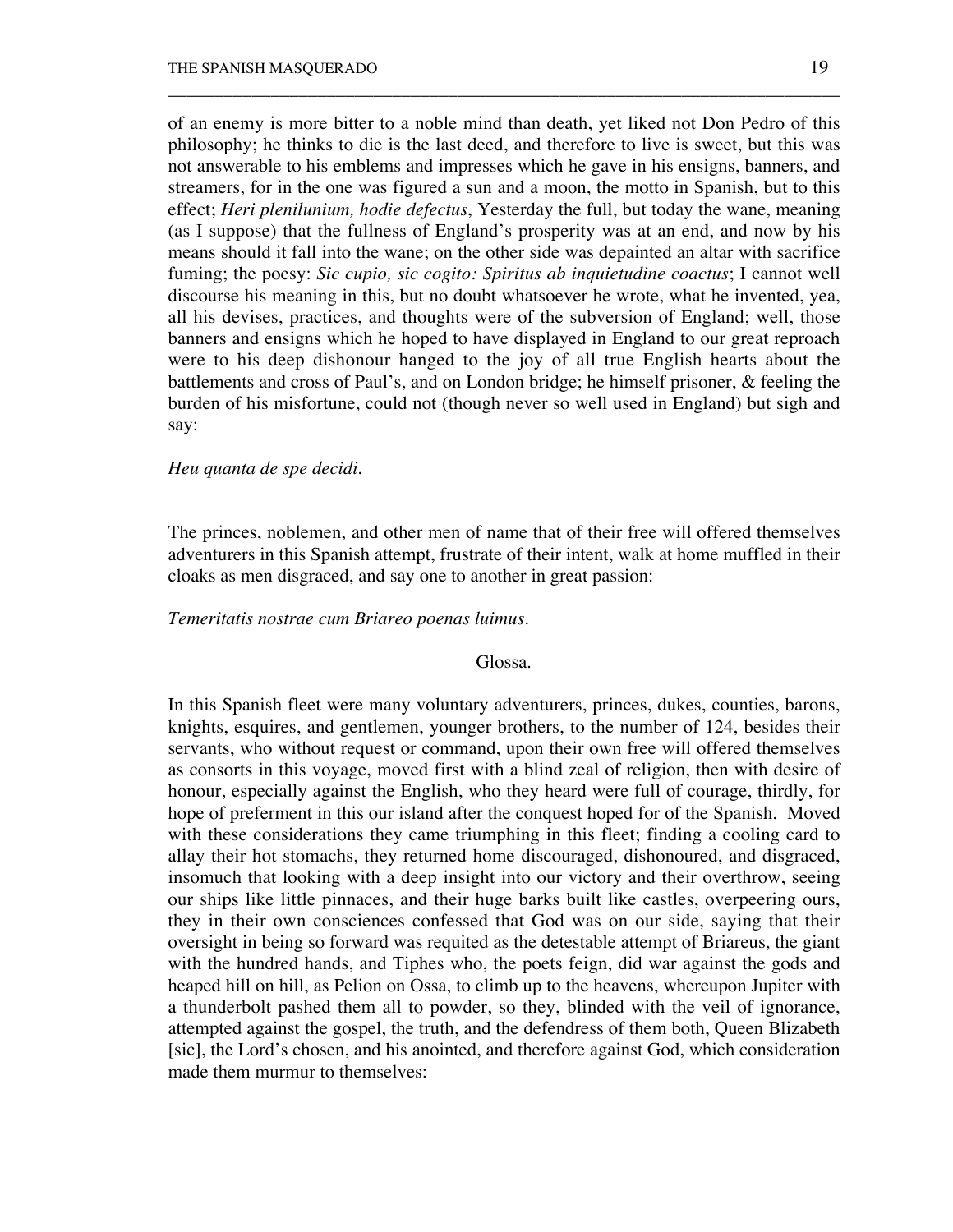## *Temeritatis nostrae cum Briareo poenas luimus.*

11. The vicegerents of his Indies, having lost by sea and land much of their king's treasure, sitting as discontented men on the hatches of their ships, to them is said:

\_\_\_\_\_\_\_\_\_\_\_\_\_\_\_\_\_\_\_\_\_\_\_\_\_\_\_\_\_\_\_\_\_\_\_\_\_\_\_\_\_\_\_\_\_\_\_\_\_\_\_\_\_\_\_\_\_\_\_\_\_\_\_\_\_\_\_\_\_\_\_\_

*Sic vos non vobis mellificatis Apes.*

### Glossa.

The Indies, being first sought out by the Portugal, and lately conquered and possessed by the King of Spain, yieldeth to him all his treasure wherewith he feedeth his clergy in their pomp, his nobility in their bravery, and his soldiers in their pay. In this conquest of the Indies did the Spaniard show his courage, his faith, his clemency: his courage in performing so haughty & dangerous a conquest, for being armed at all points with his cuirass, his corslet, burgonet, his horse, his pike, his spear, with store of men-at-arms and demi-lance, he invaded a company of naked Moors without armour or knowledge of use of weapon but a few fish bones; his faith, in that these naked men flying into the woods and mountains, whither the Spaniard neither could nor durst march, was persuaded upon his oath by the Christian God to come and yield with promise of life and liberty, who no sooner were in his reach and circuit with his soldiers, but breaking his oath, as one that sware by none of his friends, he caused his soldiers to apprehend their nobility as prisoners; his clemency in using the victory, not as Caesar, that gloried in his courtesies used to his foes, but like brute beasts caused the Indians to be hunted with dogs, some to be torn with horses, some to have their hands cut off, and so many sundry massacres as grieveth any good mind to report. The Spaniard, seated thus in the country, straight sought out the mines of gold,  $\&$  causing the remnant of the Moors as slaves to dig in the mines, sent yearly with a great fleet much treasure from thence into Spain, which being blazed abroad through all the world, the report coming into England, there rose up a man of high and hardy resolution, Sir Francis Drake, who sent by her Majesty to discover that country not only found it out but brought home great riches, and the same time as a warrior went, and *malgrado* of the Spaniard, landed, entered up into the country near Cathagene  $\&$  Santo Domingo, putting the Spaniard to the foil  $\&$  the sword, brought home store of wealth and treasure, and getting by his valour such endless fame and glory as far surmounteth such momentane trash, using the Moors conquered with such courtesy as they thought the English gods, and the Spaniards both by rule and conscience half devils. Sir Francis Drake's happy success in India and the late loss of their sovereign's fleet, joined together, sore daunted the minds of the India generals, that they sit as men discontented in their hearts, to whom is objected (as in derision) the verses that Virgil wrote against Batillus:

*Sic vos non vobis mellificatis Apes, Sic vos non vobis nidificatis Aves, Sic vos non vobis fertis aratra Boues, Sic vos non vobis vellera fertis Oues.*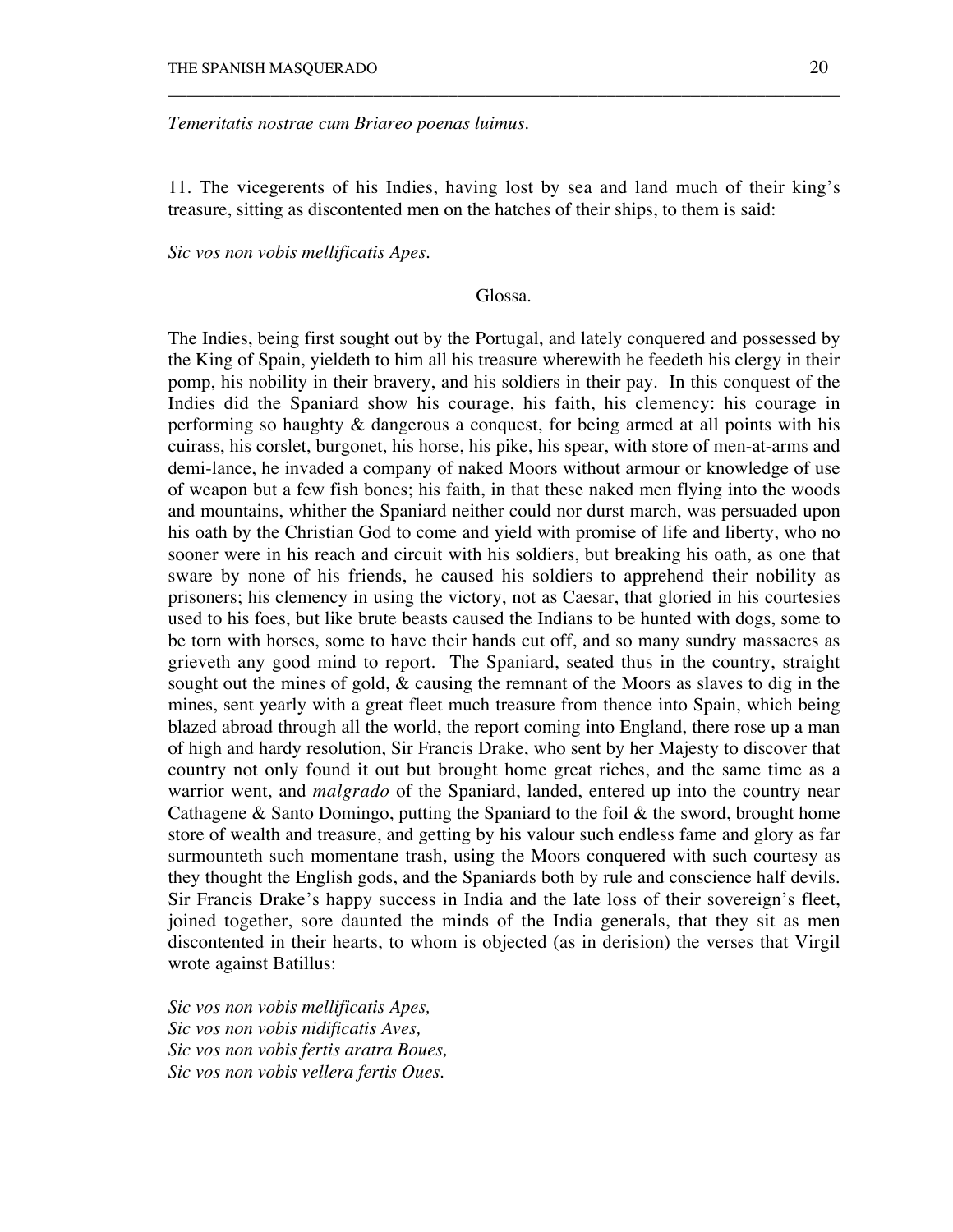Meaning that as the bees make heavy [sic] themselves, yet not for themselves, but men reap it to their use, so the Spaniard digged out sweet honey from the golden mines, and Sir Francis Drake fetched it home to be tasted in England, reaping his profit out of their labours, so that the India generals are fain to bear this scoff:

\_\_\_\_\_\_\_\_\_\_\_\_\_\_\_\_\_\_\_\_\_\_\_\_\_\_\_\_\_\_\_\_\_\_\_\_\_\_\_\_\_\_\_\_\_\_\_\_\_\_\_\_\_\_\_\_\_\_\_\_\_\_\_\_\_\_\_\_\_\_\_\_

*Sic vos non vobis.*

12. The common soldiers, haled forward rather by command than courage, fearing at the first to attempt so dangerous an exploit, and grieved at the last with their hard misfortune, half mutinous, murmur this:

*Quicquid delirant Reges, plectuntur Achiui.*

### Glossa.

Caesar, being dictator for the Romans, & having conquered France, hearing that there was a little island beyond full of hardy and courageous people, thirsting after honour, and coveting to increase the Roman monarchy, he rigged his fleet and cut over into England, where he found such hard landing that he was glad to pass away with the repulse, but he, whose mind was impatient of dishonour, after he had renewed his fleet made a long oration to encourage them, but they found so hard a breakfast that hardly they could be induced to give the second attempt. The Spaniards being but in respect our neighbours, hearing how not only we have defended our own realm but made divers invasions with great victories, as Edward the Third in France, and Henry the Fifth, who forced the king by arms to proclaim him heir apparent, insomuch that Henry the Sixth sat crowned in Paris. The poor soldiers, having heard of these and other our resolutions, were discouraged before they came, and feared to buckle with men so hardy and fortunate although they were both charged by their king, and encouraged by the Pope with a general pardon *a poena & culpa*, yet all the persuasions would not serve, for divers hid themselves, and other by feigned excuses sought absence, but at last compelled forward, and forced to take shipping, they found here that they feared, men that durst abide their brave, and return them blow for blow, not like naked Moors nor the fainting Portugal, but Englishmen that prize honour as dear as their lives, who if they hear but this word Elizabetha, they fly like lions in the face of the enemy, nay, in the mouth of the cannon, rather opposing themselves to ten thousand deaths than the fortune of her enemies should touch her royal Majesty with any contrary passion. Feeling thus what they feared, some taken prisoners, others slain, a multitude drowned in the sea by shipwreck, the remnant of poor mercenary men cry out in bitterness of mind:

*Quicquid delirant Reges, plectuntur Achiui.*

Thus, gentle reader, thou hast seen the *Spanish Masquerado* which I have now devised to discourse to thee their estate, how although the malicious enemy seeks (puffed up by ambition and covetousness) to subvert our religion and make a conquest of our island, yet